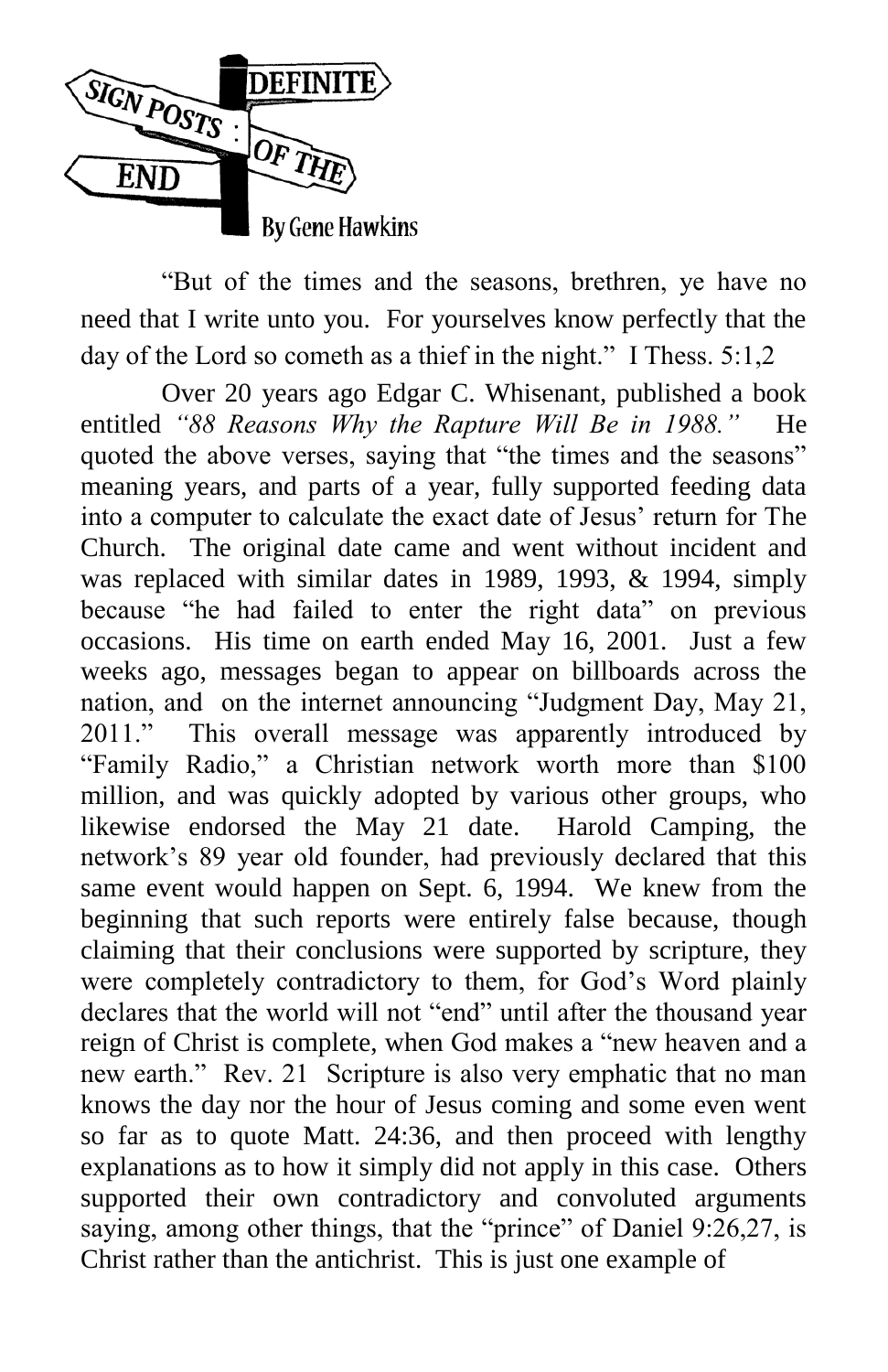the deception foretold by Jesus, and the easiest way to deceive is to wrest the scripture, purporting them so say that is entirely contrary to Truth.

This premise of a "judgment day" is completely contrary to the scripture, for nowhere do we read that Jesus will come down from heaven, gather the Church with one single "swoop," destroy the world, and send all unbelievers to hell in one day. There is ample evidence in scripture that men will be saved even during the tribulation period. After that, the great commission given to the nation of Israel in Matthew 28:18-20, will be fulfilled in the millennium, when entire nations will be converted to Christ. Yet the message was loudly proclaimed that those still found on earth on May 22 would automatically be doomed to hell. These bogus claims most assuredly give much fodder to those who would make a mockery of Jesus" coming again. They also bring great reproach on the gospel and those who are looking earnestly into the heavens for this promised event.

Both time and space makes it impossible to refute all the scriptures that were either taken out of context or completely reversed to bring the publishers of this message to such an erroneous conclusion. It is far more profitable simply to declare truth, and let God"s Word reprove the darkness.

We noted earlier that Mr. Whisenant based his assertions on our opening text, and indeed his definitions of "times and seasons are correct." However, if his interpretation were correct, the Thessalonians, **at the time then present,** would have known that Jesus would come 2000 plus years later because Paul said "ye have no need that I write unto you, for yourselves know perfectly that the day of the Lord so cometh....." It is quite evident that they did not know such specifics for they are told in verse 6 to "watch and be sober," meaning that their vigil would, of necessity, have continued to our day.

God is, however, true to His Word, and Matthew 24:36,42 mean exactly what they openly declare, "But of that day and hour knoweth no man, no, not the angels of heaven, but my Father only." Likewise, the times and seasons are indicative of certain conditions that even now prevail in our world. The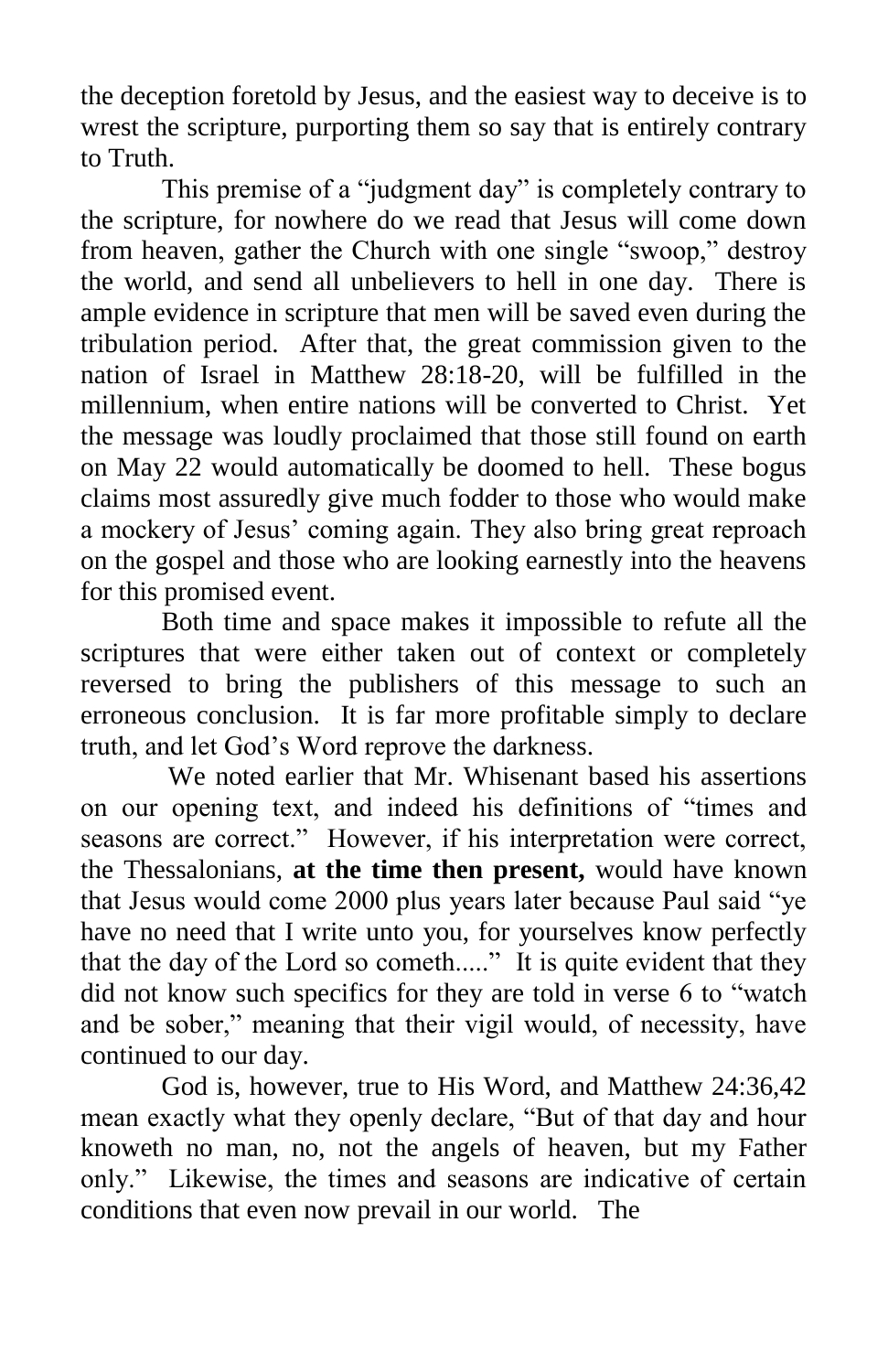word "times," again meaning years, indicates general overall, sometimes lengthy, periods of time. Jesus declared that "....Jerusalem shall be trodden down of the Gentiles, until the times of the Gentiles be fulfilled." Lk. 21:24 He speaks of the end of those times, marked by the tremendous devastation of the Jews that will shortly come to pass. These "times" started in 606 BC when God ordained Nebuchadnezzar as the first head of four world empires that extend to this present time.

Daniel also uses "times" to indicate years. Daniel 12:7 declares that the reign of the antichrist will be for "a time" (one year) "times" (two years) and "and an half" (six months.) Paul, the chief apostle to the Church concludes ".... that in the last days perilous times shall come." II Tim. 3:1 He then lists a host of overall climates describing traits of the political and religious worlds, along with defining marks of society, natural relationships, and the overall unbelief and rebellion presently on display at this present time.

"Seasons," means periods of short duration. These would indicate conditions identified by more precise and definitive characteristics, and even as literal weather seasons can be extremely volatile and changeable, so conditions today, can and do, change very rapidly, in all the areas described above.

One season, of particular and time defining interest, is found in Daniel 8:11 "Yea, he magnified himself even to the prince of the host, and by him the daily sacrifice was taken away, and the place of his sanctuary was cast down." The false prophet is here declared to be instrumental in taking away "the daily sacrifice." This has not happened yet, but when it does, certain exact dates can then be determined. For example, Daniel 12:11 specifically announces that "...from the time that the daily sacrifice shall be taken away, and the abomination that maketh desolate set up, there shall be a thousand two hundred and ninety days." Jesus interpreted this as the time when the antichrist will set up his own image in the temple, (Matthew 24:15) and Daniel 9:27 asserts that this "overspreading of abominations," will occur in the middle of the week. From the beginning of the week to this mid-point, covers only 1260 days, and since there are 1290 days from the taking away of the daily sacrifice to this same point, we know that the tribulation will begin exactly 30 days following the cessation of that offering, when the antichrist will "…confirm a covenant with many for one week." Dan. 9:27 Isaiah declares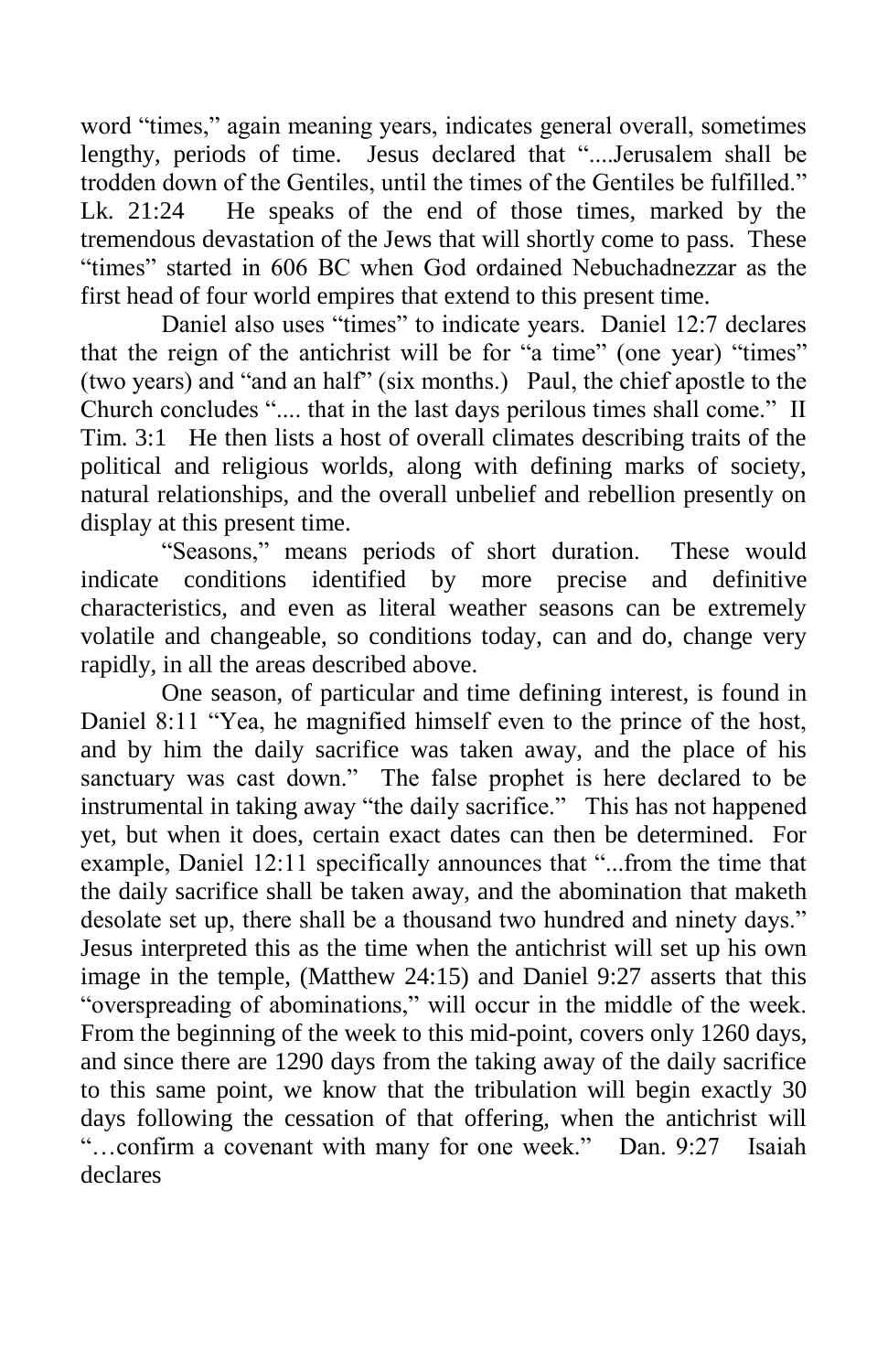that this is a "covenant with death," for Israel. Isa. 28:15,18 Daniel further states that the temple will be cleansed and the rule of antichrist will end 2300 days after this same daily sacrifice is taken away. Dan. 8:13,14 There are also a number of other tribulation events, which may be calculated in exact days, once this daily sacrifice is removed, and no computer readout is required.

We earnestly await this "season" of the daily sacrifice, but before Daniel 8:11 can be fulfilled, this momentous offering must be resumed, and at this present hour, that has not happened. Recent reports out of Israel state that "The annual attempts to resume the Passover sacrifice received a first significant rabbinical backing recently. Safed's Chief Rabbi Shmuel Eliyahu, a prominent religious Zionism leader, has called on the public to perform the sacrifice mitzvah on the eve of the Jewish holiday, in about two weeks. Speaking during a Halacha lesson in Jerusalem last week, the rabbi warned that Jews evading the mitzvah were risking "Kareth" - a supernatural punishment for transgressing Jewish Law." We have heard similar reports over the past couple of years that this blood sacrifice was allowed under the strict supervision of animal rights activists who insisted that the animal first be sedated, and then killed in a humane manner. This same article continues: "Eliyahu rejected the claim that it was impossible to resume the mitzvah publicly. Addressing the international diplomatic ramifications, he said, "We are being threatened that any movement on our part on the Temple Mount will launch the third world war… (But) we can free our souls of the horror of the gentiles, just like we freed ourselves before the Exodus." Israel is most assuredly concerned with the international ramifications of offering blood sacrifices, and the celebration of the Passover is not the same as the daily sacrifice, but allowing it, could be a first step to that end.

Political maneuvers, such as insults, public humiliation, threats and even the diverting of promised arms, have not resulted in an agreement for Israel to surrender a part of Jerusalem as the capital for a Palestinian State, the great objective of the nations to achieve peace in the Middle East. At this writing President Obama has given a speech at the State Department, calling "for the creation of a Palestinian state based on the 1967 lines with mutually agreed swaps, in an exchange of territory for security." "Likud MK Danny Danon said. "All that was new in the speech was that he called for Israel to return to 1967 borders without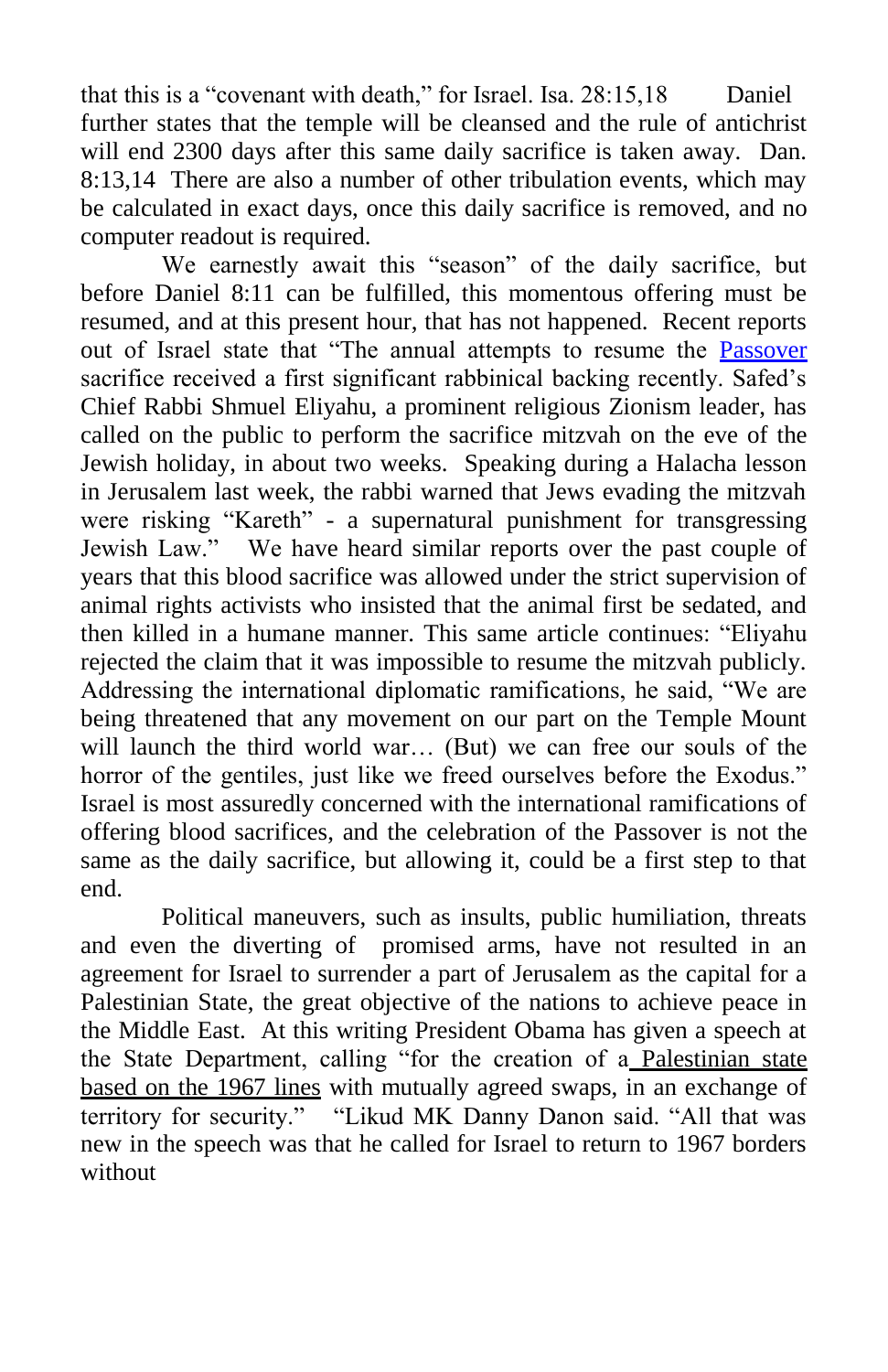solving the crisis. Netanyahu has only one option: Tell Obama to forget about it." The next day Prime Minister Netanyahu very eloquently delivered that unequivocal message in a true statesmanlike manner, placing the burden of responsibility on the Palestinians, who will settle for nothing less than Israel"s destruction, and thus the stalemate and extreme unrest in the Middle East continues unabated. We know, from Scripture that the Jews will sign a covenant promising "peace and safety," (II Thess. 5:3) for the Middle East and the world. We can in no wise, at this present time, ascertain how. We have wondered if the Israeli hierarchy might be induced to compromise more by the offer of religious freedoms rather than these strong armed political tactics. Scripture is very plain that the false prophet will be instrumental in taking away the daily sacrifice. Will such a "mediator" emerge to resume it in the first place? Might this be the first inkling of the false prophet? We do not have the answers to these questions, but we do know that God"s Word in this regard will come to pass exactly as It is written, and thus we continue to watch these very volatile and changing seasons, especially those concerning this Chosen People.

Some, in time past, have seen the coming of The Lord in relation to taking away the daily sacrifice and concluded that when they see this "sign," they would have 30 days to prepare for His coming before the tribulation starts. This, however, would be neither wise nor scriptural. The Thessalonians were admonished to "watch and be sober,…", (Ch. 5:6) which means that those looking for Jesus" return must be in a state of readiness, rather than preparation. It seems clear that He could not come as "a thief," were He to specifically announce that His return would be predicated directly on such an auspicious event. Thus it is very likely that The Bridegroom would come for the bridal company **before** this time defining event is reinstated. We do not know how long the daily sacrifice will be offered before it is taken away. Given the spirit of deception consuming both the false prophet and antichrist, it could continue for days, weeks, and months, or it could be granted and rescinded the same day. We simply are not told. We are told to "watch," anticipating deliverance, rather than judgment, which was the burden of the aforementioned billboard and internet message. The passage in II Thessalonians continues with these marvelous words, and it is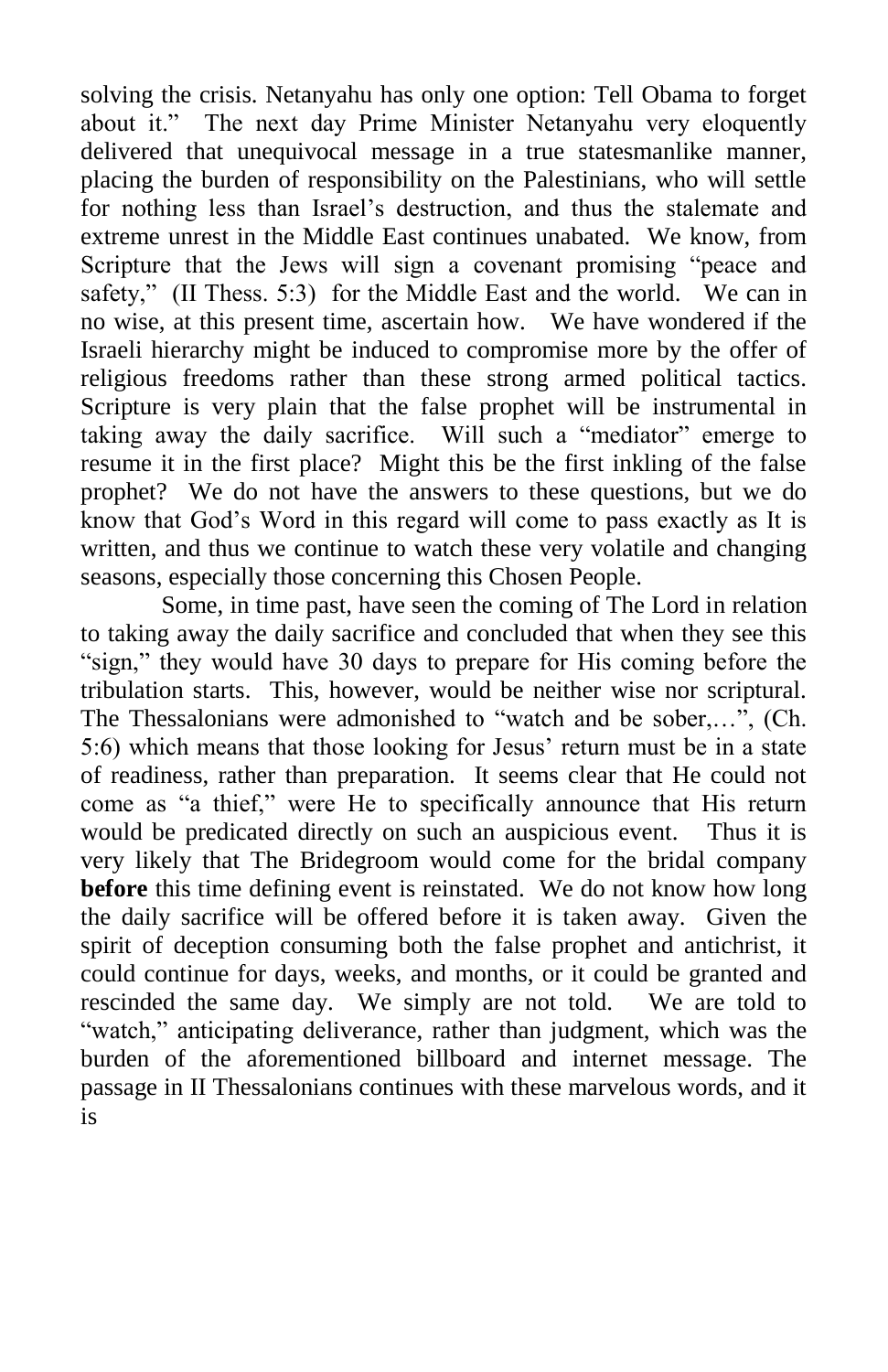imperative that we put several points into context. First, Paul is writing to Christians as he stipulates: "…ye, **brethren**,….." V. 4

Secondly, you "are not in darkness that that day should overtake you as a thief." The pre-tribulation truth of Jesus coming for the rib portion of the body of Christ has been ridiculed by some, asserting there is no such thing as a "secret" rapture, but the very term "thief" indicates that His coming must of necessity be a hidden mystery to some.

Thirdly, those of "Thessalonian" spirituality and growth "….are all the children of light, and the children of the day: we are not of the night, nor of darkness." V. 5 This is so because they have availed themselves of the light of God"s Word, a practice that is sorely lacking in today"s Church as a whole. Fourth: "Therefore let us not sleep, as do others; but let us watch and be sober." V. 6 Contrary to popular opinion, the "others" here are not sinners, for sinners are never said to be asleep. They are rather defined as being "dead in trespasses and sins." Only Christians sleep, and are drunken, thus it is The Church, born again believers, who are guilty of "falling away." II Thess. 2:3

Number five reinforces the previous point. "For they that sleep sleep in the night; and they that be drunken are drunken in the night." V. 7 This is an apt description of our day because men have refused the light proffered them. Christians have elected to amuse themselves with the music of the world, and other social programs, wherewith God"s Word has been largely replaced in The Church. Many, of the Charismatic persuasion, have chosen to engage in sensationalism, using the "gifts of the spirit," as their tools of trade, sometimes placing the gifts and those who operate them on a plane as infallible as The Word of God. Sadly, the order of our day is not to "Feed the flock of God which is among you, taking the oversight thereof, not by constraint, but willingly; not for filthy lucre, but of a ready mind;" but to entertain and build large followings, primarily for money and prestige.

The sixth point issues forth specific difference between the "others," and "they," of the previous verses, and exhorts that **us,** who are of the day, (because they have appropriated the light of God"s Word) be sober, putting on the breastplate of faith and love; and for an helmet, the hope of salvation." V. 8

Number Seven declares that " …. God hath not appointed us to wrath,…." which again was the primary burden of the messages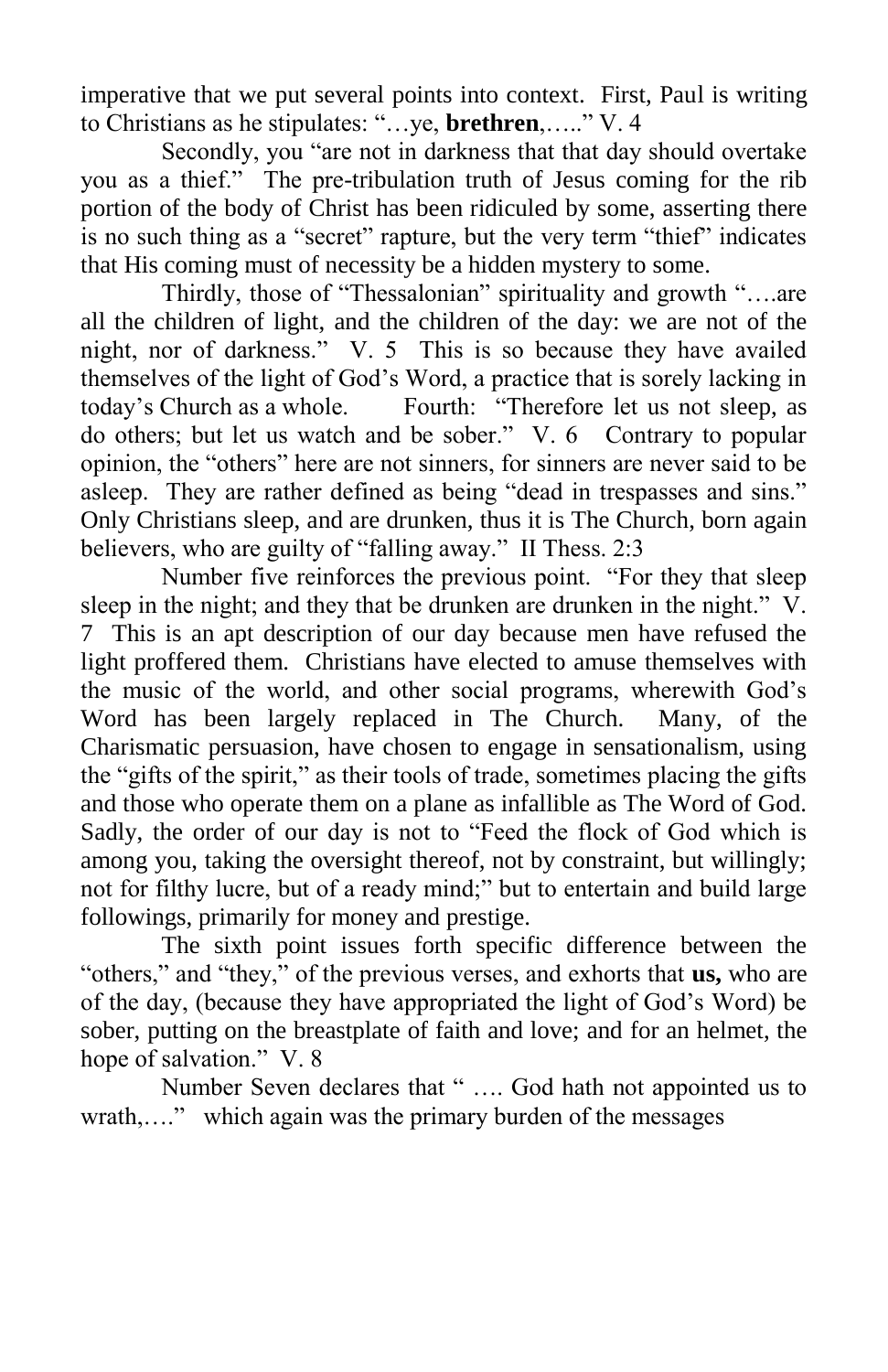referenced at the beginning of this discourse. The "judgment" here does not, however, speak hell, but of the judgments shortly to be poured out in the tribulation period. God did not appoint The Church to such judgment, but since she, as a whole, has followed the same path of unbelief charted by Israel, for whom the tribulation was prepared, what choice does He have but to see to it that The Church also endures at least some of the same consequence? This is why we read that "a great multitude, which no man could number," (Rev. 7:9) "**came out** of great tribulation…" Rev. 7:14

 Today, we are not looking for the judgment and end of this world. We are rather looking for glorious deliverance, so let us look up, not in fear of overwhelming destruction, but in great anticipation, and like Paul, rush toward the finish line simply because we "love His appearing." II Tim. 4:8

> *~~~~~~~~~~~~~~~ All that we were -- our sins, our guilt, Our death -- was all our own: All that we are we owe to Thee, Thou God of grace, alone.*

*Thy mercy found us in our sins, And gave us to believe; Then, in believing, peace we found; And in Thy Christ we live.*

*All that we are as saints on earth, All that we hope to be When Jesus comes and glory dawns, We owe it all to Thee.*

Anon

 $\sim\sim\sim\sim\sim\sim\sim\sim\sim\sim\sim\sim$ 

\* If at first you don"t succeed, try reading the instructions. "Take hold of instruction, let her not go: keep her, for she is thy life" (Proverbs 4:13)

\* When God measures a man, He puts the tape around the heart instead of the head.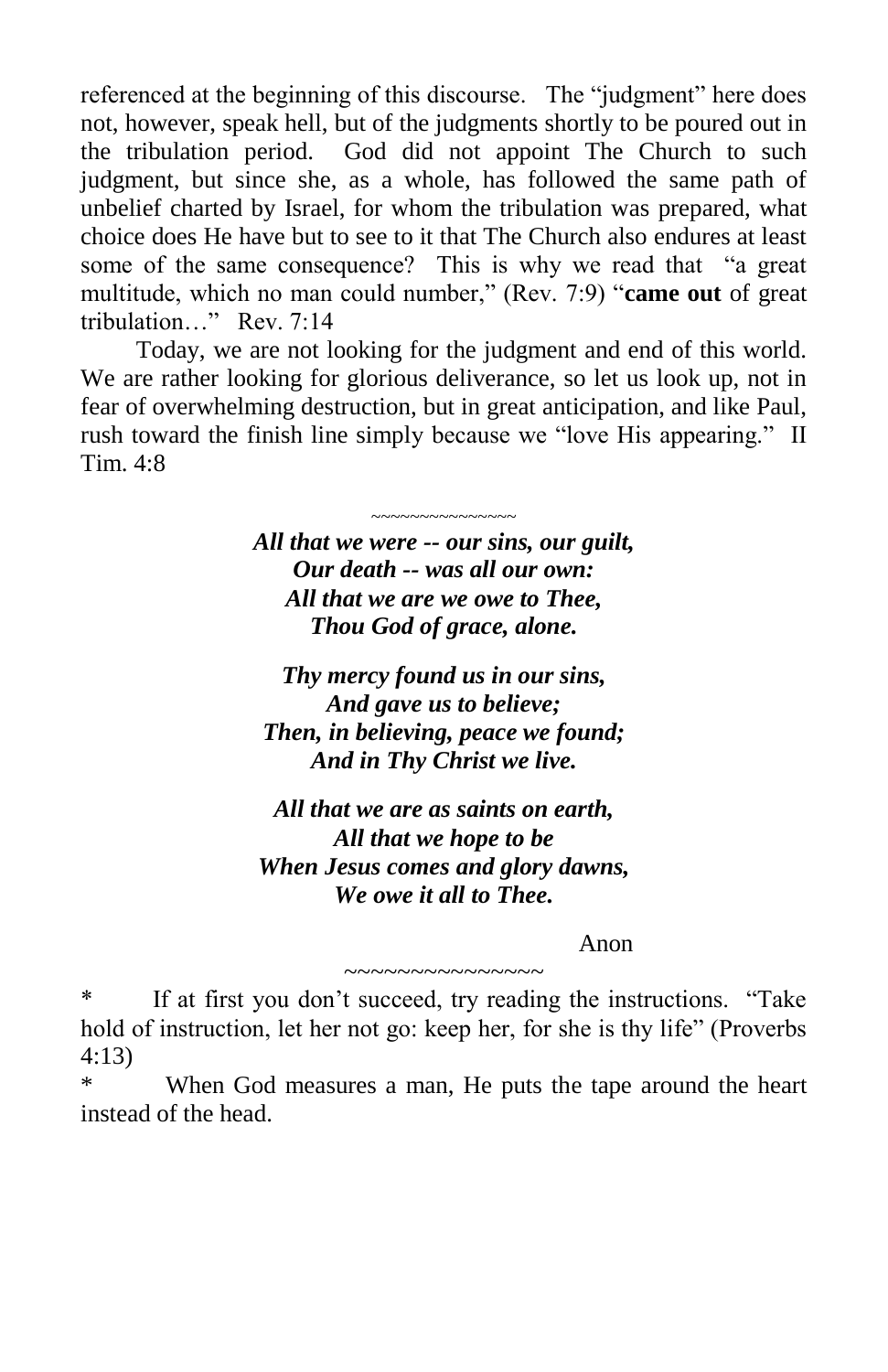### TRANSFORMING PRAYER

### Albert Astle

"If my people, which are called by my name, shall humble themselves, and pray, and seek my face, and turn from their wicked ways; then will I hear from heaven, and will forgive their sin, and will heal their land." II Chron. 7:14

The Lord has made so real to my heart this past week, the transforming power of prayer. I want to share a funny little story with you before we get into the subject itself. A little boy was observed by a minister in Church praying very fervently, but much to the pastor's surprise, he was also heard to say from time to time "Tokyo, Tokyo, Tokyo!" So when the service was over, the minister went up to the boy and said "Son, I was very pleased to see you praying so devoutly, but do tell me why you kept saying "Tokyo, Tokyo, Tokyo?" The little boy replied "Well, you see sir, I"ve just been taking my Geography examination at school, and I"ve been praying to the Lord to make Tokyo the capitol of France." We know God didn"t answer that prayer so that little boy will miss one question anyway.

Our opening text, is a good basic verse for every child of God to memorize. Prayer is the greatest contact that a human can have with God; there is no greater rapport or contact that we can have with Him than prayer. This verse tells us that when we pray we will get a reaction from Him; He will respond. "Then will I hear from heaven."

There are other things suggested in this fourteenth verse, all of which spring from prayer. The humility, seeking God's face, turning from their wicked ways; are all part of the transformation that takes place in our lives when we learn to pray. I just read to you God"s Word; now I want to share with you something extremely important from Hebrews 3:7-8. I just read II Chronicles 7:14; now listen to the word of advice that Paul gives us. "Wherefore as the Holy Ghost saith, "Today if you will hear his voice."" Did you listen? It wasn"t just Albert Astle reading II Chronicles 7:14, no sir! It was God speaking to our hearts. "Wherefore as the Holy Ghost saith, "Today if you will hear his voice, harden not your hearts as in the provocation in the day of temptation in the wilderness." Verse 8 is a choice: we can choose to harden our hearts, or, according to verse 7, we can make a choice to hear His voice. And that"s literally the choice I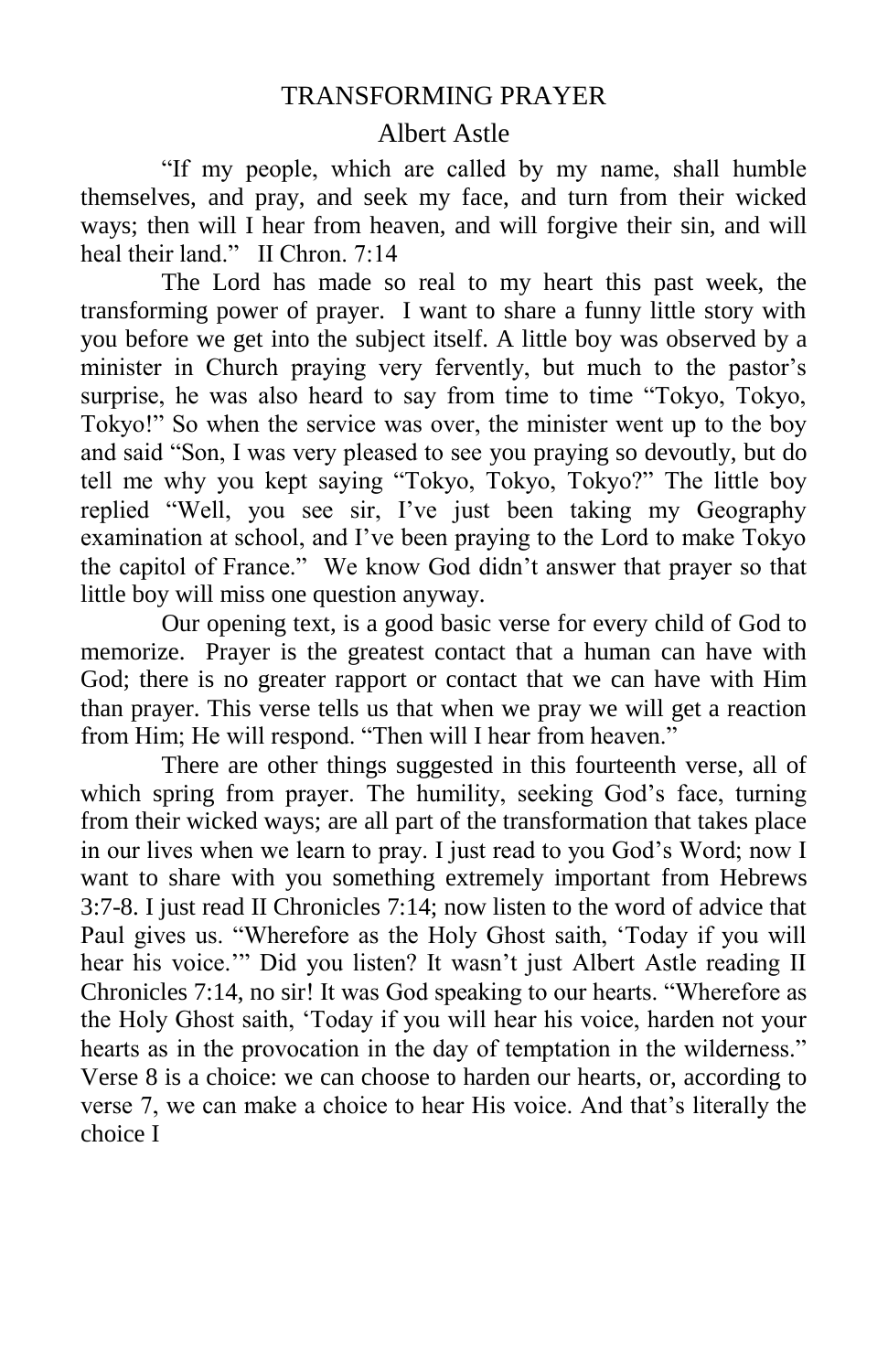lay before you right now.

Once again, in II Chron. 7:14, God is speaking to your heart. Do you hear God's Word? It's speaking to you; you just heard it. He's calling us to pray. Why, why?

We hope to answer that question in this message, as to why has He called us to pray? Prayer is a lost art to many of God"s people. We depend upon the pastor or those we call prayer warriors, to pray, and sometimes we sort of eliminate a consistent prayer life. Far too many of God"s people have never discovered the art of prayer in the first place. Far too many do not set time alone in their personal lives to pray. Family prayer - there is no substitute for it - saints, and there"s no such thing as being too busy for family prayer; it's just something we don't do. And, then, there is personal prayer - contact with God - is just a very, very lacking thing.

I have learned this last week that prayer has a transforming power to it. The desire to pray is not something we can work up in our flesh; God never hears that kind of prayer. No, you cannot work up a desire to pray. God does not want robots for prayer warriors, nor does He want us to pray out of bondage to any law or to a regulation, such as "Well, I should pray." That is the way I first started out when I went to Bible School in Kansas City. I knew I should pray, and so I made myself pray; as a matter of duty. I had real battles with that, but I"ve discovered since then, that prayer is a consistent, ongoing, unending exchange with God. It is a communication with God; intercessory prayer, priestly prayer both being a part of it. Prayer is a communication with God. Zechariah 4:6, proclaims: "Not by might nor by power but by my Spirit, saith the Lord." That is the only way that praying - can be effected or even begun in our lives. So, now we are going to have a prayer for our message, to help us see the importance of this unbroken, unceasing prayer with God. "Father, in the Name of Jesus we come to You right now and ask You to birth within us an appetite for prayer, a desire to spend time in prayer, to have a place of prayer in our lives; to have a time for prayer. And if our days are so full, help us to begin our day earlier, Lord, or spend a little bit more time of an evening, but spend some time with You, as a family and as an individual. We are asking You right now, Father, in the Name of Jesus Christ to literally begin and birth a desire to pray; in Jesus' sweet holy name."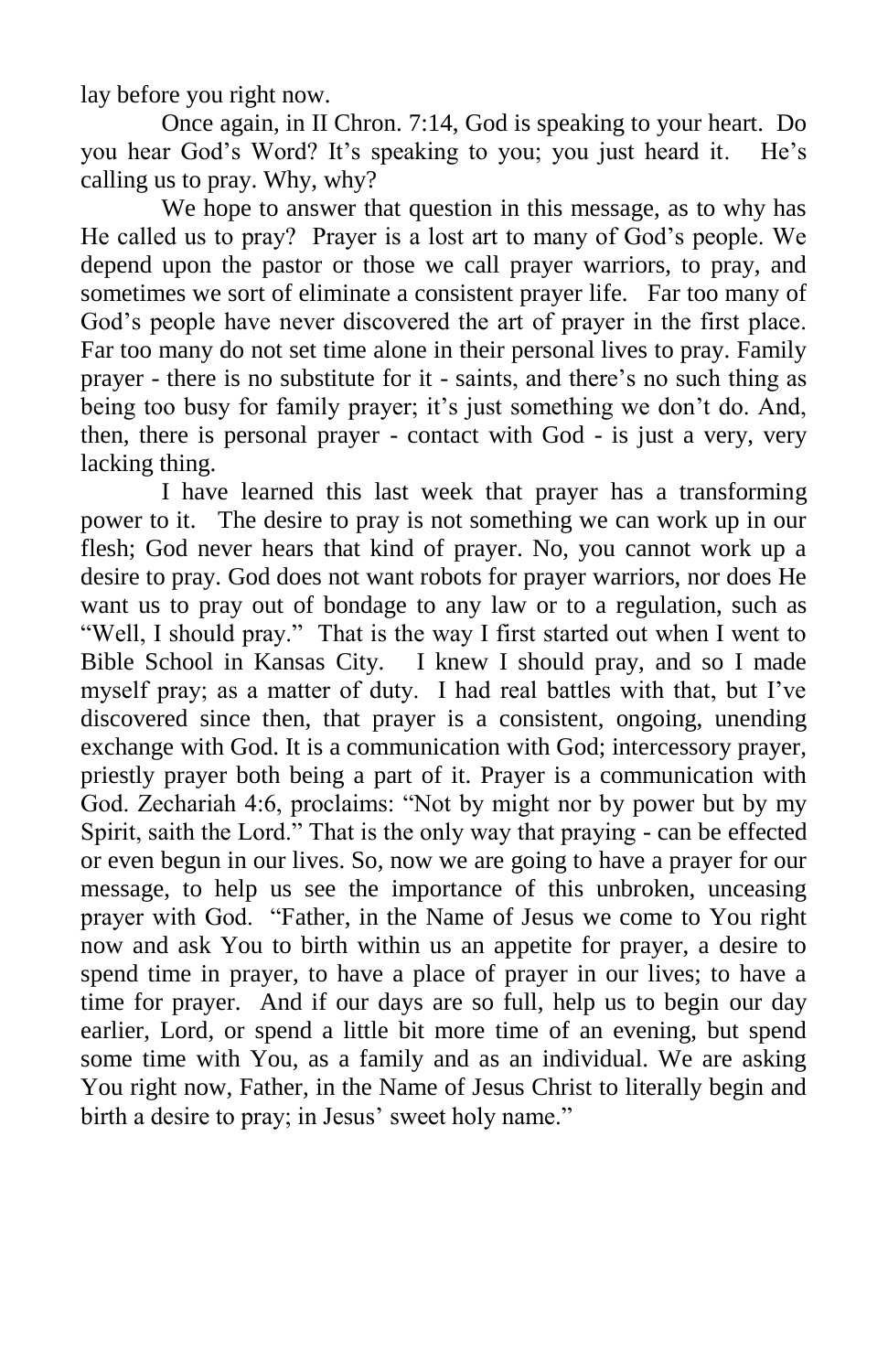God spoke Matthew 21:12-16, a record of Jesus in the temple, to my heart. "And Jesus went into the temple of God;" and notice what He does in this temple. He "cast out all them that sold and bought in the temple, and overthrew the tables of the moneychangers, and the seats of them that sold doves. And he said unto them, It is written, my house shall be called the house of prayer; but ye have made it a den of thieves. And the blind and the lame came to him in the temple; and he healed them. And when the chief priests and scribes saw the wonderful things that he did, and the children crying in the temple, and saying, Hosanna to the Son of David, they were sore displeased, And said unto him, Hearest thou what these say? And Jesus saith unto them, Yea; have ye never read, Out of the mouth of babes and sucklings thou hast perfected praise?"

Now, hold onto your seats; for here we go; down, down, down. Listen to God, for Chronicles told us, and Hebrews told us - listen to God"s Word. "Harden not your hearts." I Corinthians 3:16 plainly states: "Know you not that you are the temple of God, and that the Spirit of God dwelleth in you?" What took place in that temple back in Jesus" day must take place in your body and mine. Ephesians 2:20-22. Likewise asserts, "You are built upon the foundation of the apostles and prophets, Jesus Christ himself being the chief corner stone; In whom all the building fitly framed together groweth unto a holy temple in the Lord. In whom," (Jesus Christ) "you also are builded together for an habitation of God through the Spirit." The temple in I Corinthians 3:16 is our personal body; and life. The temple here in Ephesians 2 is the body of Christ collectively, so it becomes a two-fold way, in our personal life and in our lives collectively. I don"t know how many of you realize it, but there are a good many people who appreciate the power of prayer in this little meeting. We have been told about it time and time again, and we get very special requests for which to pray. Why? Because we are the temple of God. It starts out as the individual believer; then when we come together there is the temple of God. The same application applies whether in our lives or whether in our meeting in particular.

Notice three things in Matthew 21, that happened here in the temple of God, and will also take place in your life and in mine when we let Jesus Christ have His way. The first one is in verse 12. "And Jesus went into the temple of God, and cast out all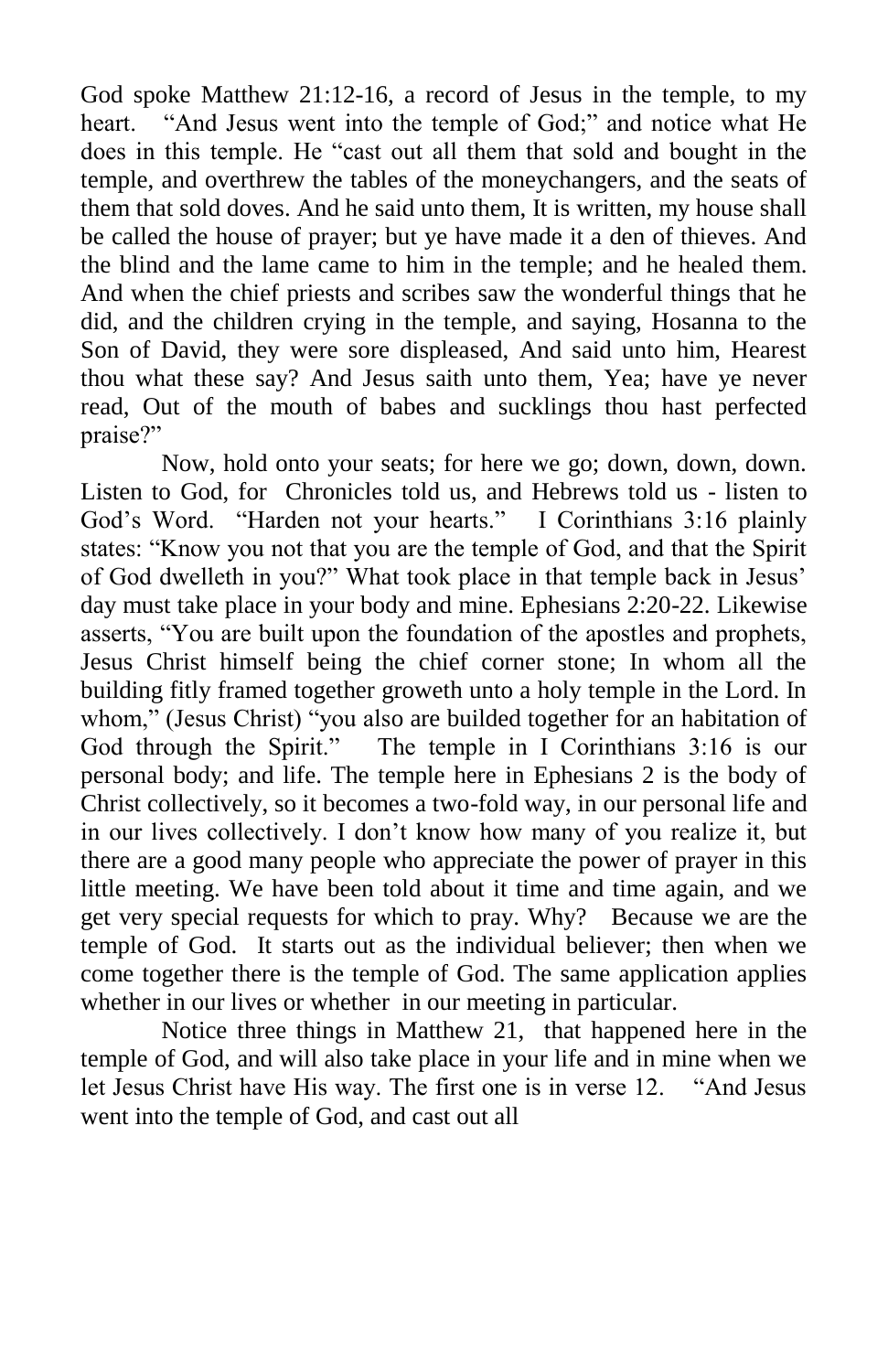them that sold and bought in the temple, and overthrew the tables of the moneychangers, and the seats of them that sold doves." What is Jesus doing? He is purifying the temple, and in order to have a temple that will really glorify God in this earth, it must be a purified temple. This purification happened to us when we accepted Christ as our personal Savior, and in II Corinthians 5:17 we read: "Therefore if any man be in Christ, he is a new creature; old things are passed away; behold, all things are become new." So your temple was made pure when you accepted Jesus Christ as your personal Savior, but there is still purification going on. We are being saved from the powers and defilements of sin as we pass through this life. We stand before God whole and without blame; we are that pure in the Lord Jesus Christ, but I thank God for the purifying process that goes on continually in our life. This step is needed if we would have the prayer life that Jesus really wants. This temple-- He is cleaning up our lives--cleaning up our act, as we go along. So let us not battle against God when He wants to change our lives. Rest assured of this one thing, He is working good in your life.

Secndly, back here in Matthew 21 verse 13: "And he said unto them, It is written, my house;" it is God's house. "My house"-- this is your body; Jesus is telling you this -- "shall be called the house of prayer." Your body is called a house of prayer. God knows that outside of salvation itself, one of the greatest events of our lives is prayer, contact with God. It is not always on our knees, (on our knees is fine too,) but we need to make our contact with God one of the greatest priorities of our lives. We must establish this contact with the Living God; and become a temple of prayer. Jesus quoted this from Isaiah 56:7.

The third point is found in Matthew 21:14. "And the blind and the lame came to him in the temple, and he healed them." So not only is it a temple of purity and a house of prayer, but it"s also a house of power, because the power of God must be present to heal. There are all kinds of wonderful things that God will work, both in us and through us. Think of it! Your body is a temple of power, and God reaches through you and touches other lives. We must not think that we cannot influence others when we let God have His way in our lives.

Dr. Alexis Carol is a medical doctor who won a Nobel prize in physiology, and this is his conclusion. He made a study of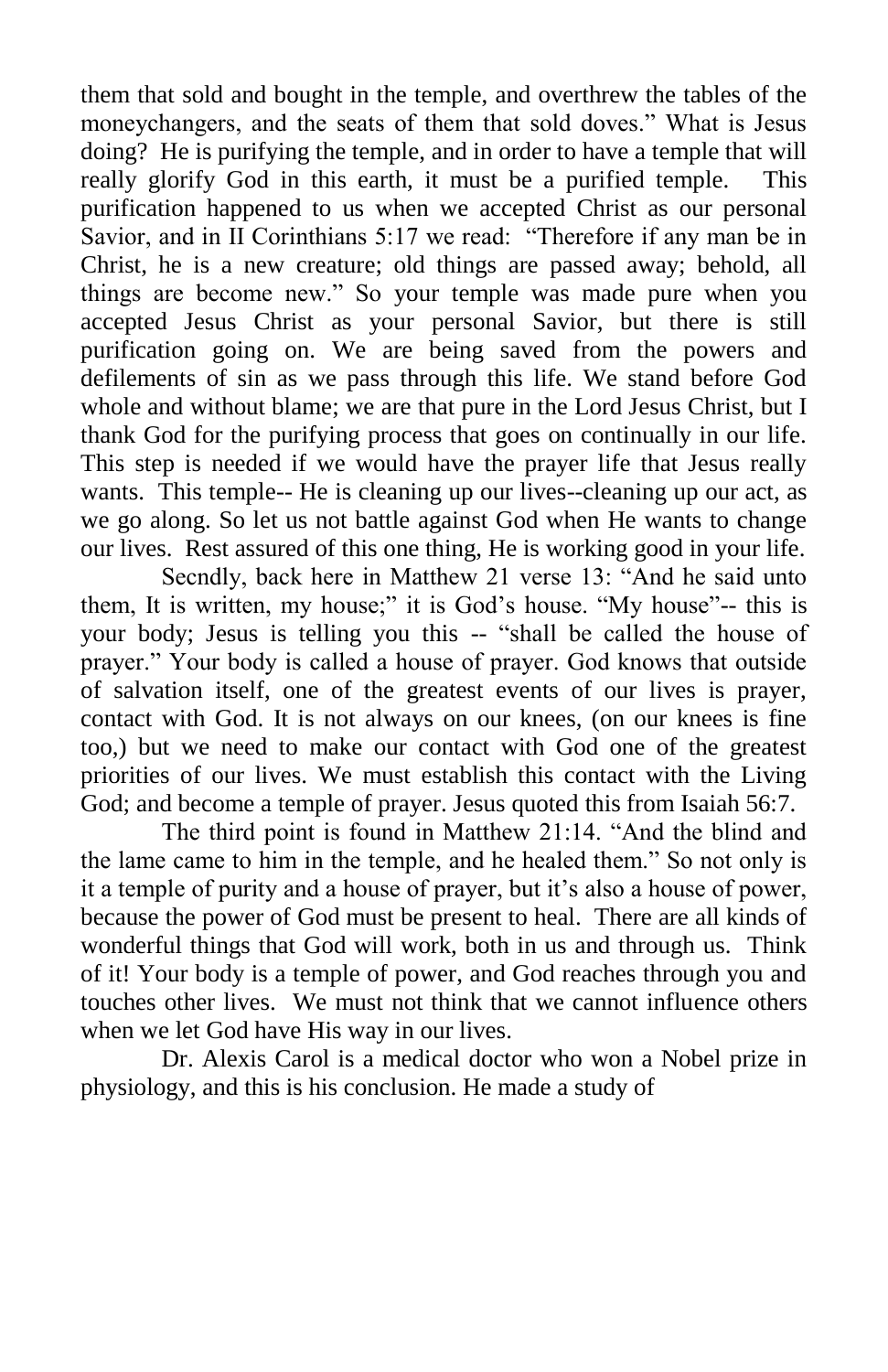prayer; as a medical doctor. He was not a theologian or a reverend, but he studied prayer in his own life and concluded that, "Prayer is the most powerful form of energy that one can generate. The influence of prayer on the human mind and body is as evident as that of secreting glands. Its" result can be measured in terms of increased buoyancy, greater intellectual vigor, moral stamina and a deeper understanding of human relationships, (and boy do we need that!) Prayer is indispensable to the fullest development of personality. Only in prayer do we achieve that complete harmonious assembly of our mind, body and spirit, which gives the frail human need it's unshakable strength. When we pray, we link ourselves with the inexhaustible motive that spins the universe." That"s great! I could never have thought of all those things, but he did, and I"m putting his words in my mouth, and I trust they are in your heart. One thing he did not bring out though, is that prayer does not do all these things; God does! It is His influence in our lives, but prayer is our personal, private contact with Him, and He changes us. It is also common knowledge, that personal contact with a person, put us more at ease with them, and their ideas become our ideas. And so it is that God"s blessings, strengths, and wisdom becomes ours. Oh, how important this is!

Then Matthew 21:15-16 records the final result of Jesus dwelling in our lives. "And when the chief priests and scribes saw the wonderful things that he did, and the children crying in the temple and saying Hosanna to the Son of David, they were sore displeased. And said unto him Hearest thou what these sayeth? Jesus saith unto them Yeah, have ye never read Out of the mouths of babes and sucklings thou hast perfected praise?" Thus, our bodies become temples of praise.

Let us consider all these things. Jesus came into your life so that He could perfect purity, prayer, power and praise, and they come in that order. I do not know just where we are, but I trust God will take hold of our hearts. Listen now; harden not your hearts as in the provocation, but listen. Today, hear God's voice as He told us in II Chronicles, because this can be a turning point in our lives. One of the most prominent forces in our lives is in the purity, power, and praise contained in prayer. The Holy Spirit will take over and literally begin to actualize these things that they might a part of your life.

Finally, Jesus was a man of prayer, and we would discuss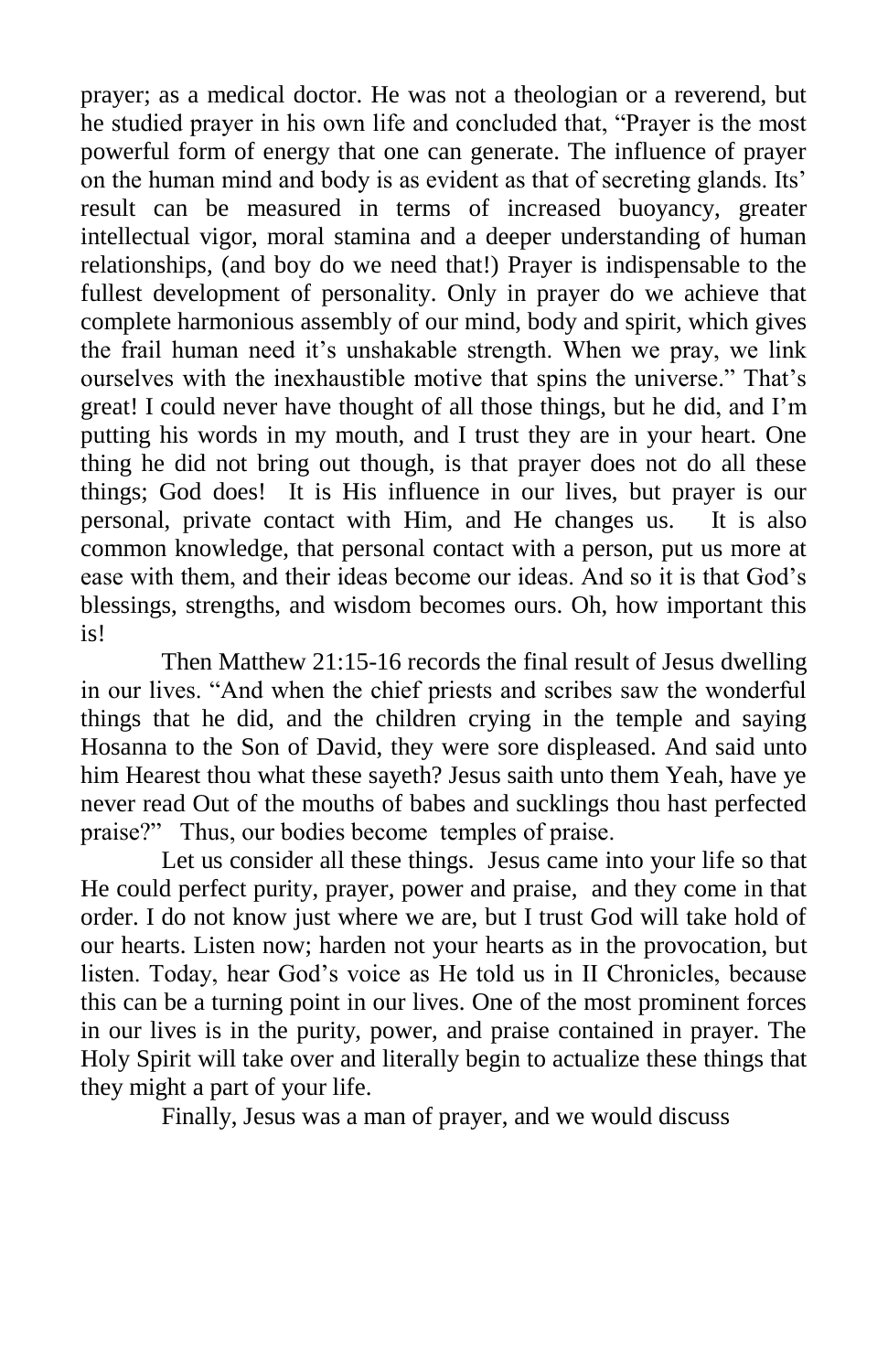six viewpoints. First is the beginning of Jesus' earthly existence. "And in the morning, rising up a great while before day, he went out, and departed into a solitary place, and there he prayed." Mark 1:35 Do you have a place of prayer? Jesus in the beginning of His life, He prayed.

Next we go to the middle of Christ's earthly existence: "And when he had sent the multitudes away, he went up into a mountain apart to pray; and when the evening was come, he was there alone." Matthew 14:23 Jesus" life never varies.

Follow me, to the end of Christ's earthly existence. "And he came out, and went, as he was wont, to the Mount of Olives; and his disciples also followed him. And when he was at the place, he said unto them, Pray that ye enter not into temptation." Luke the 22:39-40 This is the end, in Gethsemane, where Jesus advises His people to pray.

Jesus prayed at the beginning, in the middle, at the end, and now even on the cross. Luke 23:34: "Then said Jesus, Father, forgive them; for they know not what they do. . ." Oh, isn"t that precious? I tell you, this ripped my heart; Jesus just prayed, and then on the cross Jesus prayed. "When Jesus therefore had received the vinegar, he said, It is finished. . ." John 19:30 You see, He prayed and He prayed and He prayed; at the beginning, in the middle of His life, at the end of His life, at the cross, on the cross, He prays; He never stops praying.

Hebrews 7:25 declares that He is still praying today. "Wherefore he is able also to save them to the uttermost that come unto God by him, seeing he ever liveth to make intercession for them." Jesus is always in touch with His Father, at the beginning, the middle, the end, on the cross and in heaven. He keeps in touch with God for our sakes. But where will you find Jesus right now? Praying for you. So, if you want to find Jesus, you will find Him in the place of prayer. This is more than an example. It is rather the praying life that comes into your heart when you accept Christ. Remember what we said? You cannot have this desire by yourself, for the Holy Spirit has to birth it in your heart. He began by planting this praying seed into your heart. When we let Jesus abide in us, we are going to seek God and pray. Praise the Lord!

We will close this lesson with Psa. 37, where we note that the desire to pray does not come by our own creative actions. No sir! It comes from God. "Delight thyself also in the Lord, and he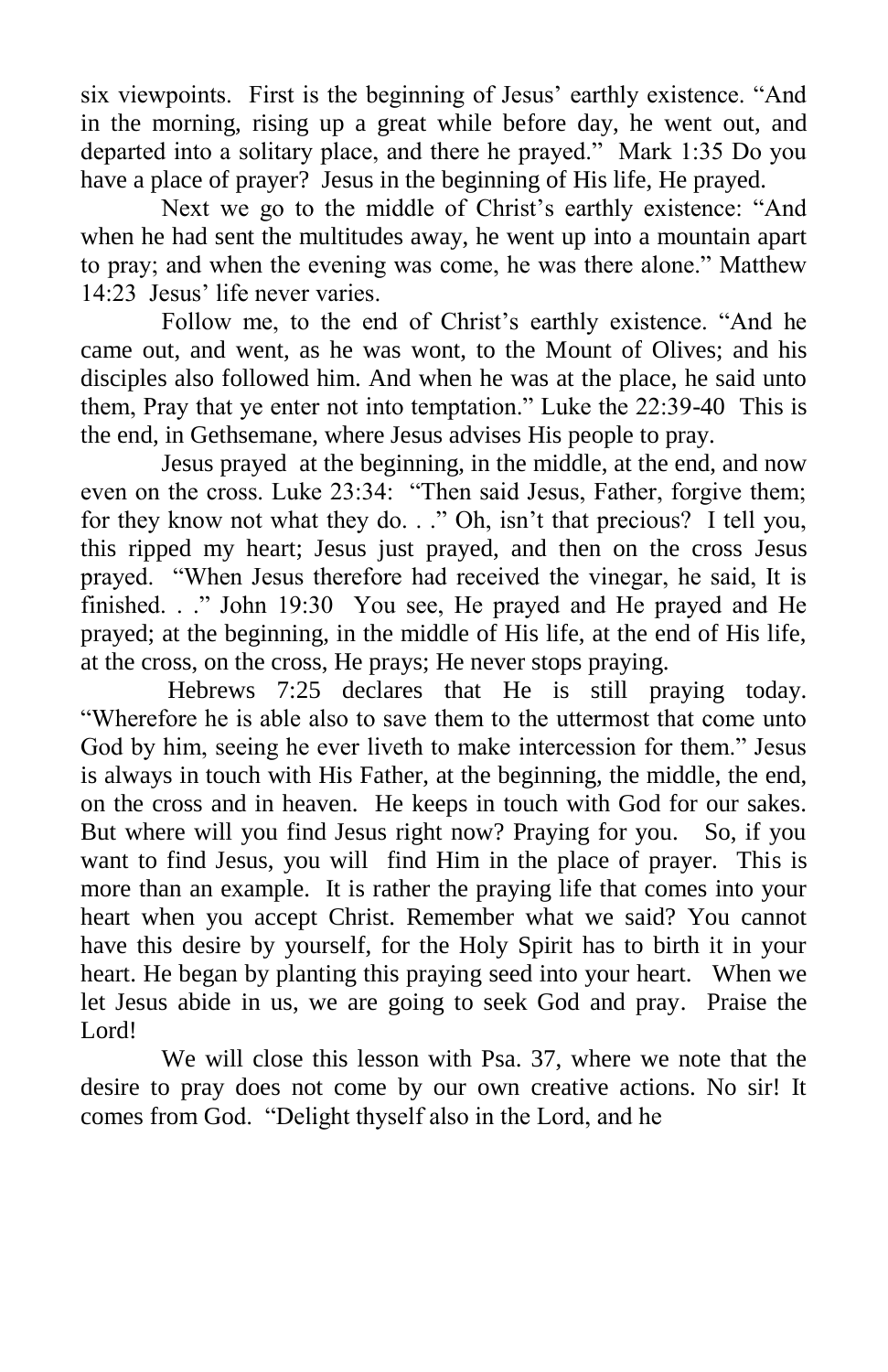shall give thee the desires of thy heart." V. 4 How many of us want to have a prayer life such as we have seen in this message? How do we delight ourselves in the Lord? Right now praising!

"Father, we come to You in the name of Jesus, and we"re going to delight ourselves in Thee. We"re going to rejoice in the Lord, because we want the desire burning in our hearts. A desire to pray, a desire to keep in touch with God, so that the purity, the prayer, the power and the praises can be manifest in the temple of God, whose temple we are. Oh, we rejoice, our blessed Jesus; we rejoice in Thee. And teach us, O God, that this delight is not just a one-time event. Help us to begin to learn right now that this delighting in the Lord is an ongoing, unending event of our lives to delight ourselves. Oh how we praise You, our blessed Heavenly Father; write these words upon our heart. Make them to live."

Well, God did not call me into the ministry just to sit on something like this. It must be shared.

#### ~~~~~~~~~~~~ Choices

"See, I have set before thee this day life and good; and death and evil; in that I command thee this day to love the Lord thy God, to walk in His ways….that thou mayest live and multiply; and the Lord thy God shall bless thee in the land whither thou goest to possess it.... I call heaven and earth to record this day against you, that I have set before you life and death, blessing and cursing; therefore choose life, that both thou and thy seed may live. That thou mayest cleave unto Him; for He is thy life, and the length of thy days; that thou mayest dwell in the land which the Lord sware unto thy fathers, to Abraham, to Isaac, and to Jacob, to give them."

*Deuteronomy 30:15-20*

Moses was speaking to the children of Israel for the last time. God was ready to take him home after his years of arduous labor in leading God"s people out of Egypt, through the wilderness, and now at the threshhold of the Promised Land. He reminded them of God"s blessing if they continued to follow Him, or cursing if they disobeyed. They were brought together to make a decision: to follow the Lord and receive good or to forsake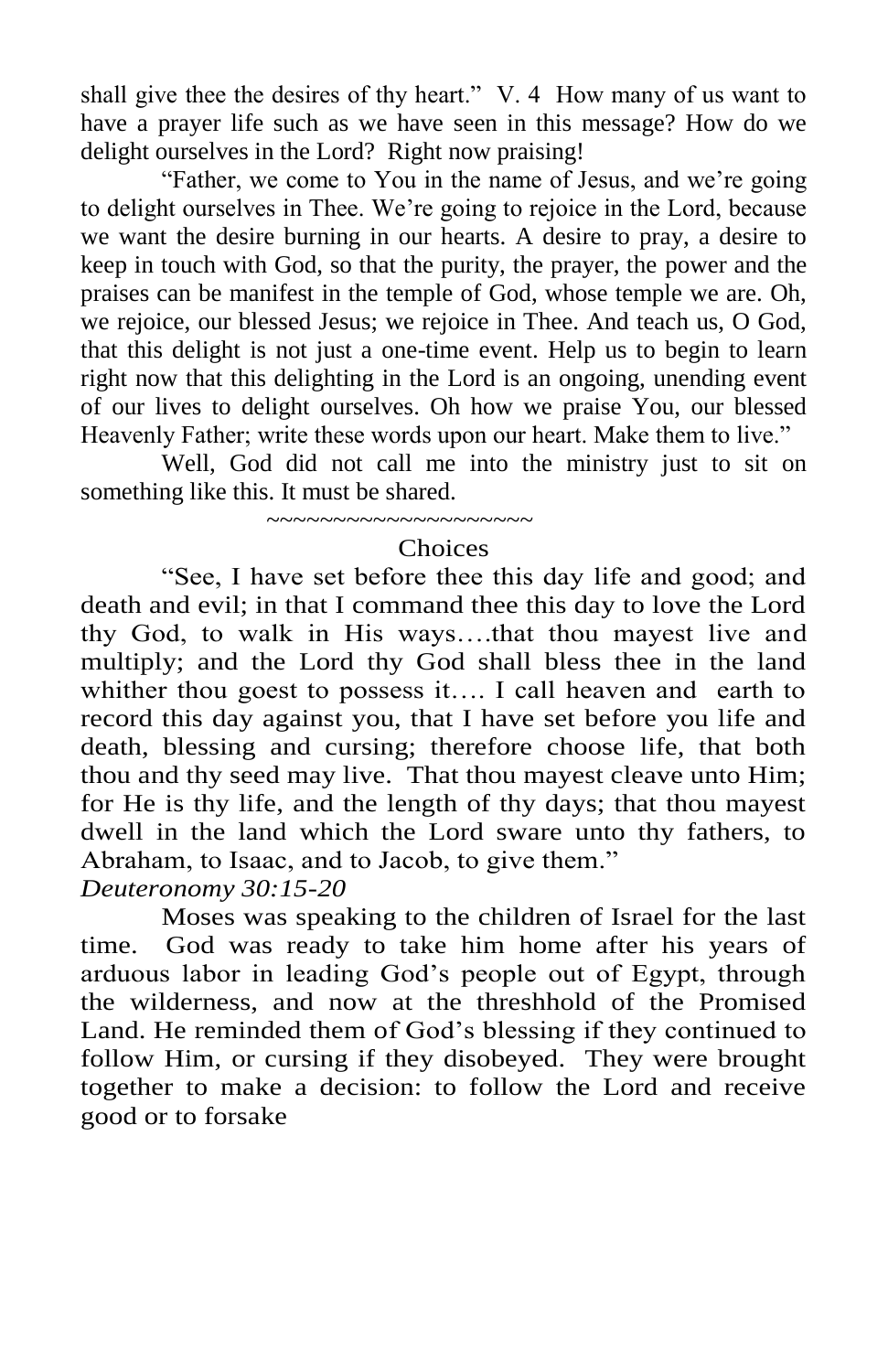the Lord and experience death. Joshua also brought the people together at the end of his life and asked them to make a choice. It reminds us of the Apostle Paul who also gave a final appeal to the Ephesian elders to follow the Lord.

These three men all had to make choices in their own lives, and fortunately for them and for millions of others, they made the right choice. What we decide to do with our lives affects others, and to what extent, we do not know. Our choice is not for our sake alone, but for our "seed" which will follow us.

There is a story told by R. Barclay Warren, who taught Bible School in Ottawa, Ontario. One of his students was George Beverly Shea, who loved to sing, and after training, sought it as a profession. He was offered a contract at one of the radio stations in New York City. He asked if he might sing Gospel Songs, but was told that he could use one occasionally, but had to use the songs on the Hit Parade. What would he do? He had to make a decision.

His mother was praying for him, and one night she placed a poem on the piano. Bev Shea saw it the next morning and composed a tune for it. One verse was: "I"d rather have Jesus than silver or gold; I"d rather have Jesus than riches untold; I"d rather have Jesus than worldwide fame; I"d rather be true to His holy Name!" Bev turned down the contract and a short time later he was offered a position with a Chicago radio station where he might use the Gospel songs he loved. While there he met Billy Graham….and the rest of the story is well known.

What choices are we making? We are faced with them every day; some may seem inconsequential, but perhaps with long-lasting results. Let's start out the day asking God's help in making the right choices for that day. Each day can be a new start, and we can say with Joshua, "As for me and my house, we will serve the Lord."

Paul N. Smith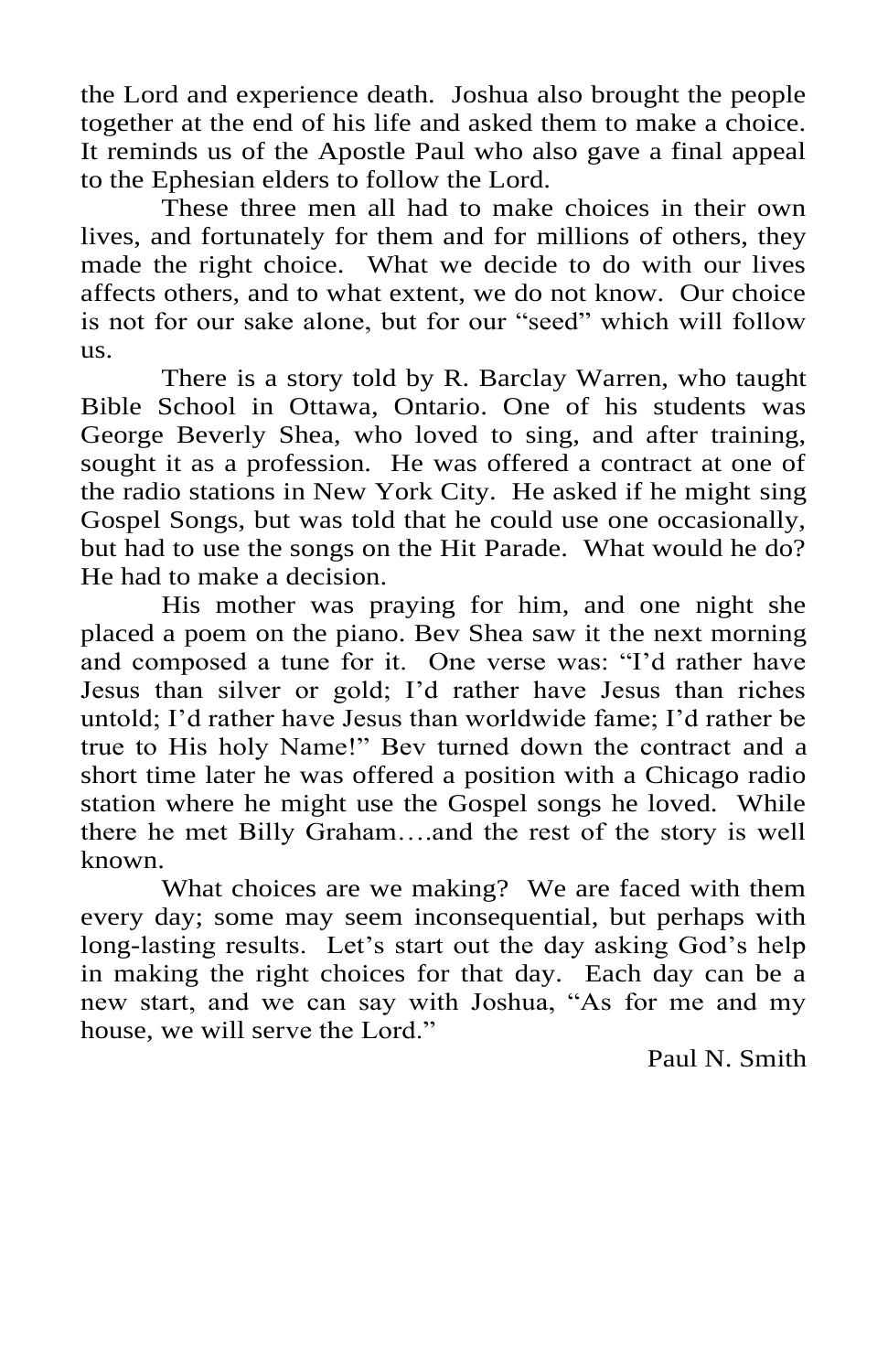# Reflections From The Editor

"And it came to pass, when men began to multiply on the face of the earth,…… That the sons of God saw the daughters of men that they were fair; and they took them wives of all which they chose." Gen. 6:1-2

This has been, to say the least, a very controversial verse for many, many years. It seems we have been inundated with it over the past few months and some have recently queried as to whether it might be repeated in our day, since "the days of the coming of the Son of Man," are likened unto the days of Noah. Two different opinions have been offered on this verse, one being that literal heavenly angels came down and intermarried with flesh and blood, producing offspring of giants. V. 4 The other view is that this verse simply declares the two genetic lines of Seth (the Sons of God) and Cain, (the daughters of men.) The latter has been taught through Grace and Glory literature for many years, because the former is absolutely contrary to God"s Word.

Even though many proponents of the teaching, acknowledge Jesus" words, when He was called in question by the Sadducees about the resurrection, that "….in the resurrection they neither marry, nor are given in marriage, but are as the angels of God in heaven," they apparently discount the truth of them altogether. One writer argues only that this text does not prove that angels are sexless. We fail to see the relevance, for Jesus emphatically states that angels simply do not marry.

There is, however, a much greater issue at stake here. Hebrews 1:14 describes angels as "….. ministering spirits, sent forth to minister for them who shall be heirs of salvation." Angels are spirits, and Jesus further defined them when He appeared to the disciples in His glorified body after His resurrection. "But they were terrified and affrighted, and supposed that they had seen a spirit. (angel, either demon or divine) And he said unto them, Why are ye troubled?... Behold my hands and my feet, that it is I myself: handle me, and see; for a spirit hath not flesh and bones, as ye see me have." Luke 24:37-39 Jesus declared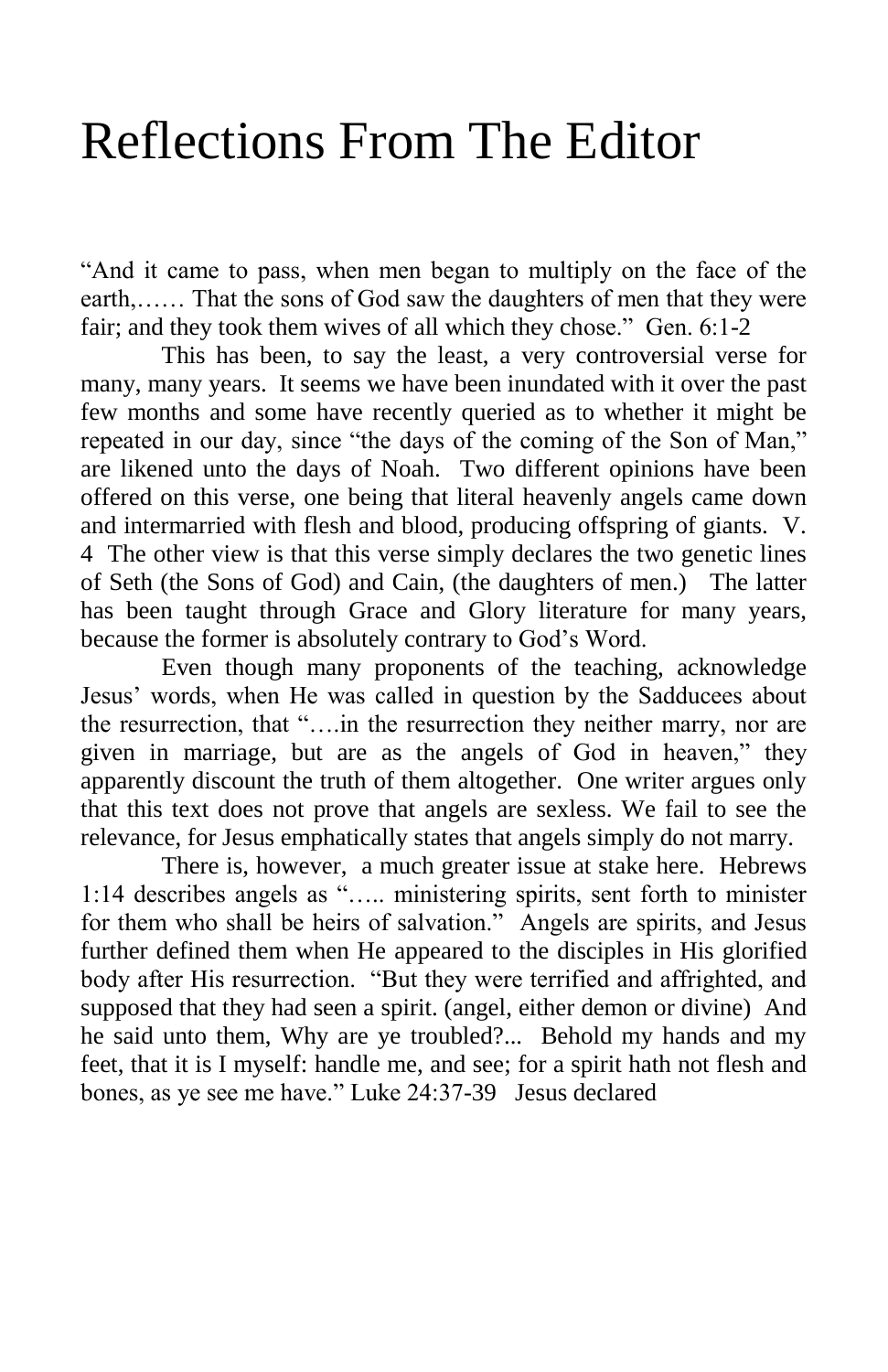here that His glorified body, which had been perceived by the disciples to have been a spirit, had flesh and bones, but note the loud omission of blood. Thus we know that angels are not possessed of flesh and bones, let alone blood. Paul corroborates this, insisting that "….we wrestle not against flesh and blood, but against principalities, against powers, against the rulers (Satan) of the darkness of this world, against spiritual (spirits) wickedness in high places. Eph 6:12 Neither angels, who are spirits, nor the glorified body, displayed by Jesus, has blood. Scripture, however, plainly tells us that "the life is in the blood," and the life of the human race is passed from generation to generation by the blood. This is a great problem with angels coming down, intermarrying, and having children with natural man. Where is the blood? Only one time was human life given by a "spirit" and that was when The Holy Ghost implanted Divine Life in the womb of Mary. If the scenario advanced by those who publish this doctrine is true, it means that Satan **does have the power** to duplicate what only God can do, and that is simply not true, though I am certain he would love to have that ability. It does seem very likely that Satan tried to switch the chosen seed "in the conventional way," when "…..Abimelech king of Gerar sent, and took Sarah." This was because Abraham had a lapse of faith, after he was given the promise of a child that Sarah would "bear unto thee at this set time in the next year," (Gen. 17:21) and put Sarah at risk by advertising her as his "sister." Gen. 20:2

If Satan had the power to unleash his hoards in the manner suggested by intermarriage of angels with humans, it is likely that he would have done it continuously from the days of Noah down to this present time. The answer, however, to the wickedness of our day is the same as it was in the days of Noah. Satan is using the flesh of men by injecting his ungodly thoughts and unbelief into their hearts, but there is no physical union with fallen angels as some suggest. GH

### ANNOUNCEMENT

2011 Living Waters Tabernacle Youth Camp July 4-8 For lodging and registration, please contact Angie Siebert (303) 906-6809 or Polly O"Dorisio at (303) 935-3614. All forms and additional information are available at: [www.livingwaterstabernacle.com.](http://www.livingwaterstabernacle.com/)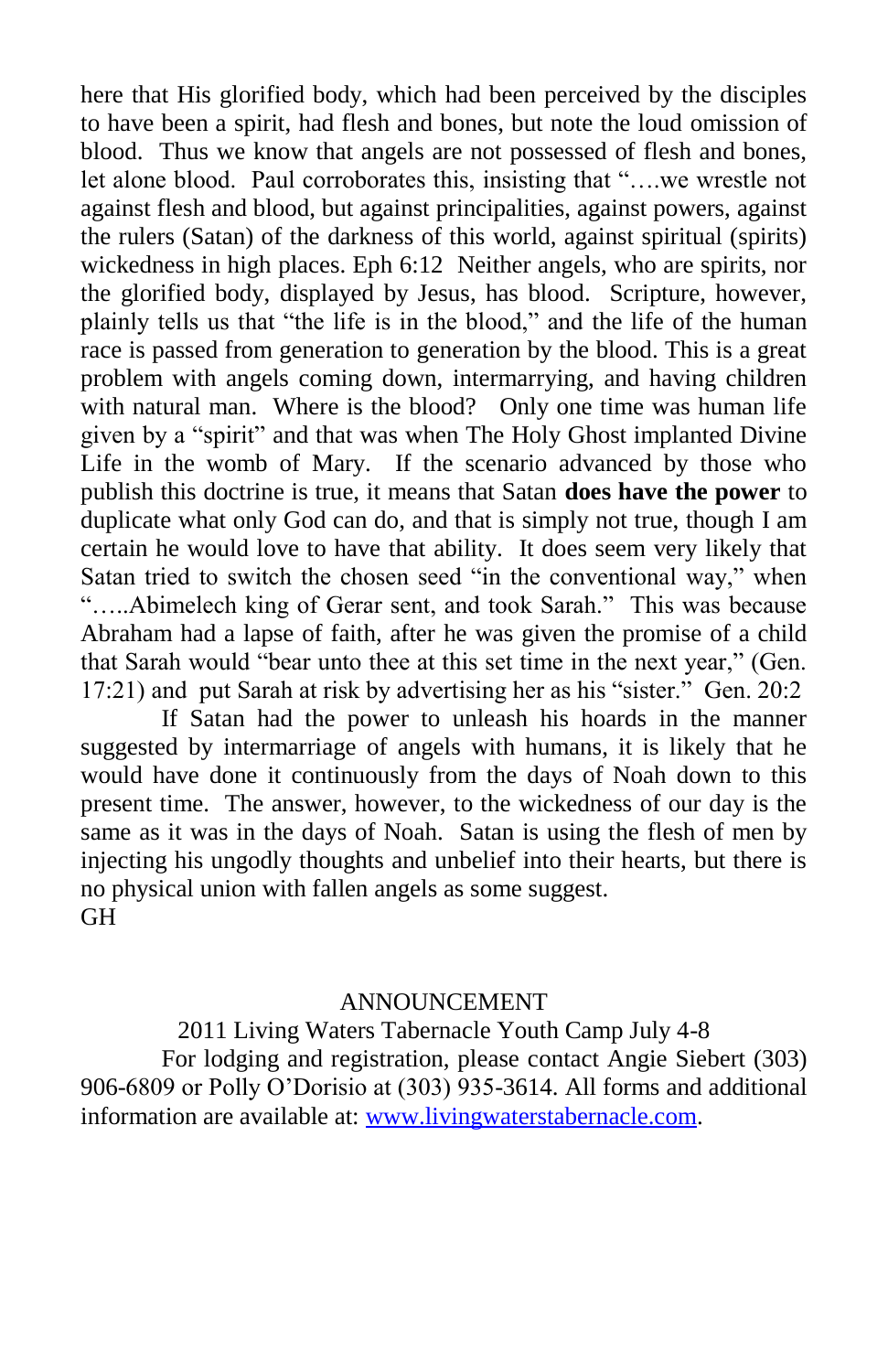### A Price To Pay

### John F. Ney

"Buy the truth and sell it not; also wisdom and instruction and understanding"-Prov. 23:23. "But what things were gain to me, those I counted loss for Christ. Yea doubtless, and I count all things but loss for the excellency of the knowledge of Christ Jesus my Lord; for whom I have suffered the loss of all things, and do count but dung, that I may win Christ and be found in Him, not having mine own righteousness, which is of the law, but that which is through the faith of Christ, the righteousness which is of God by faith" Phil. 3:7-9.

The Truth; Wisdom, Instruction and Understanding cannot be bought with silver and gold; because these all can only be found in Christ Jesus. The natural man, no matter how hard he tries to do the right thing, may well ask with Pilate, when he stood before Christ, "what is Truth?" though the Truth stood before him. The natural man with all his wisdom has no understanding of God. Job asked in his day, "Where shall wisdom be found?" Then he goes on to say, "Man knoweth not the price thereof; neither is it found in the land of the living," that is, the living who are dead in trespasses and sins. You cannot get it by going thru college and the seminary. "It **cannot be gotten for gold,** It cannot be valued with the gold of Ophir. The gold and the crystal cannot equal it. No mention shall be made of coral, or of pearls; **for the price of wisdom is above rubies"**-Job 28. Who then can buy it?-"And unto man He said, Behold the **fear of the Lord,** that is wisdom; and to depart from evil is understanding."

Simon the sorcerer offered Peter some money. He thought he could buy the Holy Spirit. But, Peter said, "Your money perish with you. You have no part nor lot in this matter ; for your heart is not right in the sight of God."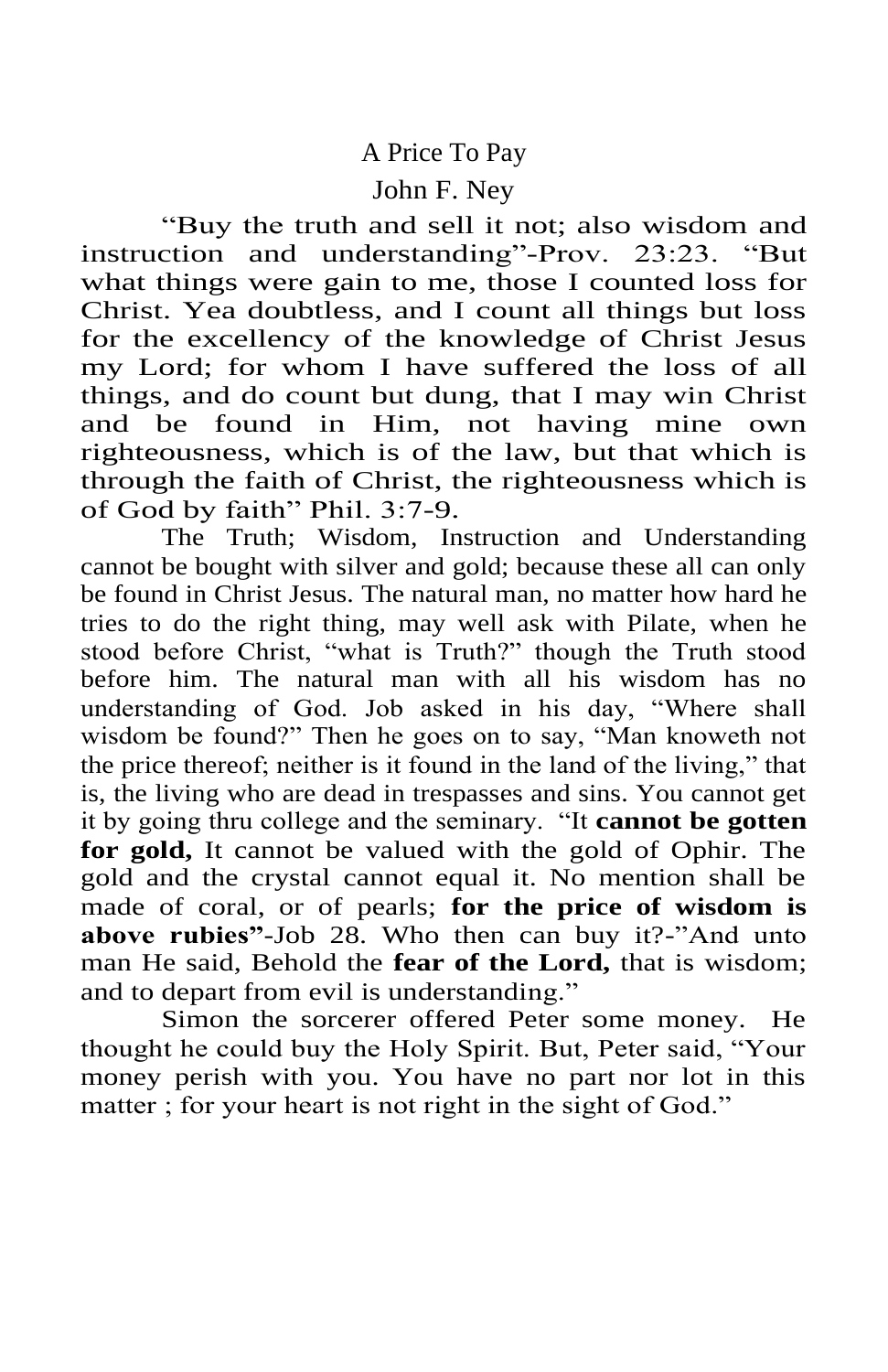Nevertheless, it costs something; for we are exhorted to buy the truth. The Apostle suffered the loss of all things that he might win Christ. The gain was so great that he could count the loss but dung. To see our standing in Christ is wisdom indeed; but to bring our state up to our standing, or to **"walk worthy of the vocation wherewith we are called,"** or to walk and live in the Spirit, that is understanding, that is departing from evil. You may suffer but little loss of worldly reputation, to take the place of a guilty sinner before God; but to walk in the Spirit you are entirely separated from all the ways of the old creation-- his goodness, rights, sympathy, fame, activity, wis-dom and ruling, etc. We cannot take part with the rights of men, may they seem ever so just, if we want to be found in the righteousness of Christ which is by the faith of Christ, not a faith that the flesh is trying to exercise by will power. **"Buy the truth and sell it not."**

Oh how sad that many, after they have gone some distance with the Lord, sell their wonderful inheritance for a mess of pottage, for a little dung of the old creation. They cannot stand the separation. They want a little honor one from another. Jesus said, **"How can ye believe,** which receive honor one from another and seek not the honor that cometh from God only?" He does not pray for the flesh that its faith fail not, but He permits us to be sifted, that we may learn our weakness.

Yes it costs something to live practically by faith in Christ. It cost poor dear brother Job something to learn some more of the wisdom of God. It cost him some to have his faith perfected. If his faith had been perfect in God, he would not need have gone thru many of his afflictions. For it is always "according to your faith be it done unto you," so it was with him---the thing which **I greatly feared is come upon me,** and that which I was **afraid of is come unto me."** It must be that he felt his need of a little sifting, for he says, "he knoweth the way that I take: when He hath tried me I shall come **forth as**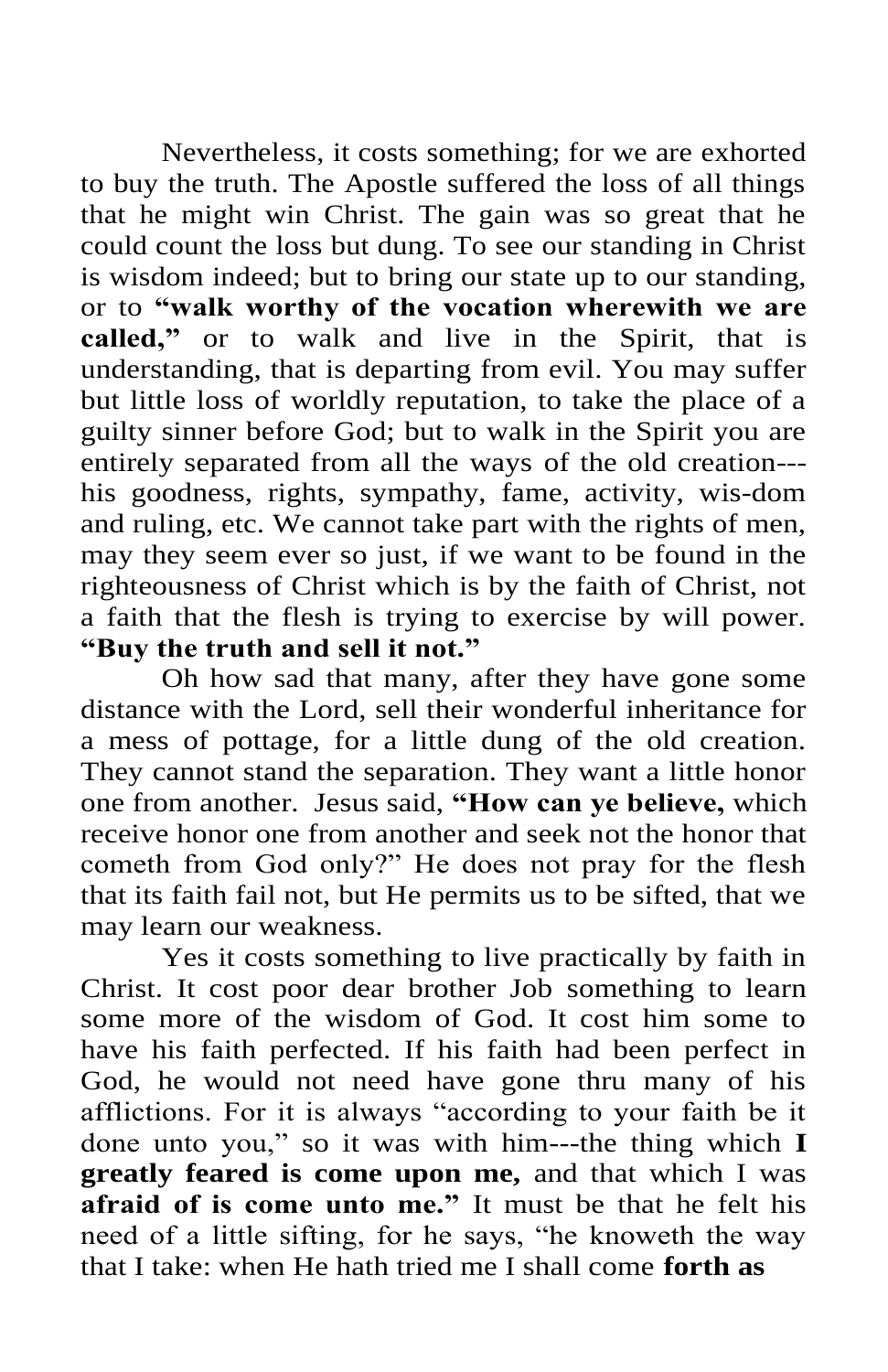**gold**." Gold speaks of Divinity. We are tried that divine nature may come fully forth. This is not saying, that we will not suffer anymore; but the fiery trials do not, effect the gold; it only effects the dross. I am not trying to teach typical or dispensational lessons, but person-al lessons. I believe in overcoming the devil, as well as the world and the flesh. And we cannot overcome the devil without knowing him. After the hedge has been taken away and we learn to overcome him, we are no longer afraid, or live in fear.

Job was a wonderful man when God preserved him; he was a king indeed; he ruled in a wonderful way with his wealth and wisdom (Read chap. 29). He acknowledged God in all material things. He believed in the atonement of sins-Chap. 1:5. But when the hedge was taken away poor Job"s mind got busy, along with the minds of his three friends, trying to locate the cause for all this affliction. Poor fellow with all his questioning and reasoning and that of his three friends, God"s voice could not be heard. (Although, sometimes He does not speak during the trials. He waits till we get out and then we can understand -the whys and wherefores). But he had to learn, like all his true followers that want the best, to get still before God and receive God given faith and say, **"I have found a ransom."** He had to learn to suffer the loss of all things that he might be practically found in Christ, not having his own righteousness.

In chapter 31, verse 40, we read, "The words of Job are ended." And also his friends ceased to answer him. Blessed is the one who is tried, when he comes to the end of his own words. Then God has a chance to put in a word; and there is a chance for one that is more spiritual to speak. Elihu comes on the scene. He had to sit back and look on. Now he is moved with the power of God within. He comes to Job according to his wish in God"s stead and as one who fetched his knowledge from afar, that is, from heaven. Elihu gives Job six chapters -. - Then God takes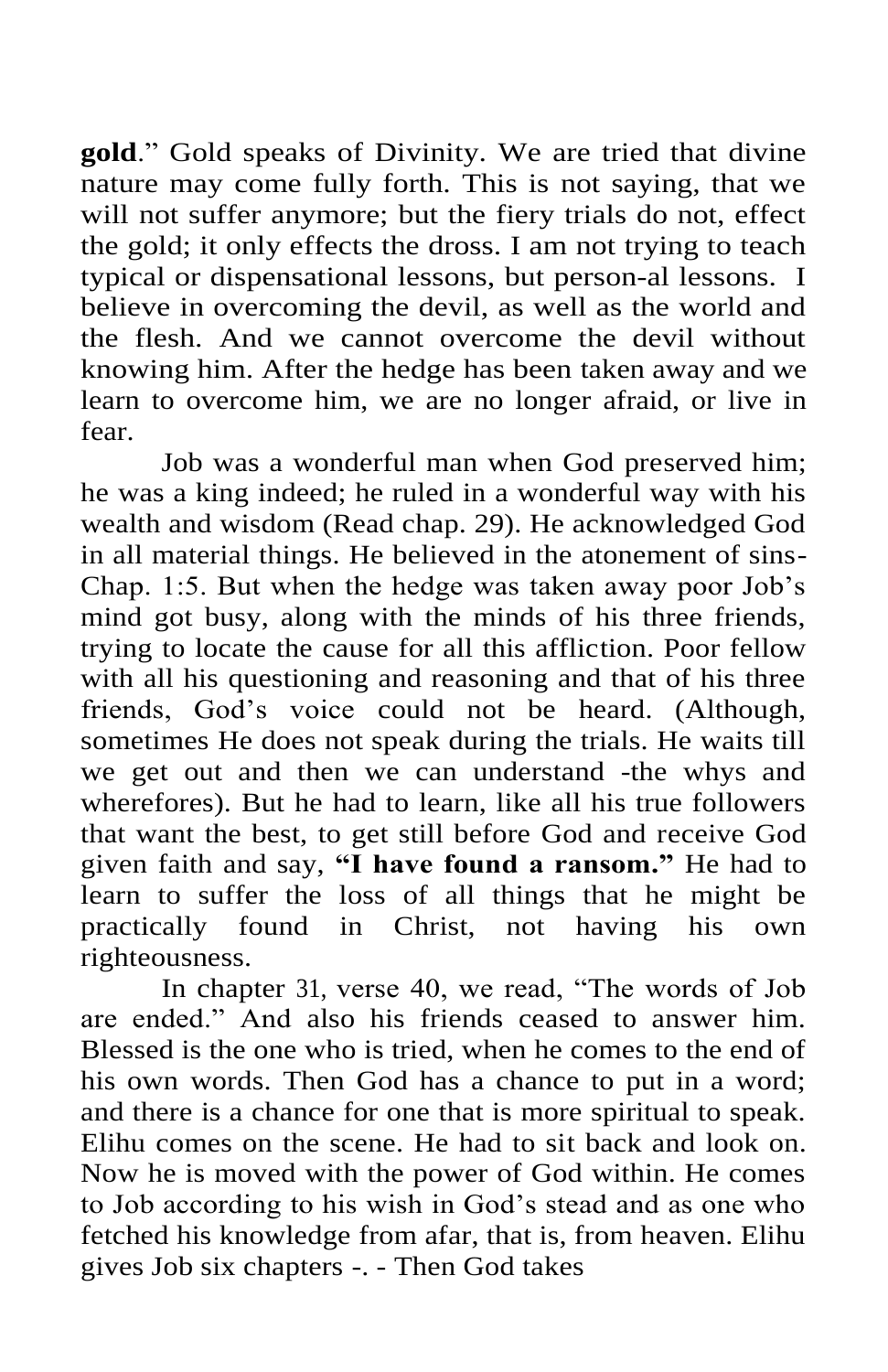the platform and says, "Who is this that darkeneth counsel by words without knowledge? Gird now up thy loins like a man: for I will demand of thee, and answer thou me." Dear suffering Job, I suppose he did not feel much like a man by this time. God gave him four long chapters now to answer. At a certain stage in our Christian experience, it seems that everything is against us---the devil, the carnal, the spiritual and even God Himself. Everything is against our minds when it is reasoning, when it is not brought into subjection to "thus saith the Lord." Job now says, "Behold I am vile; what shall I answer thee? I will lay mine hand upon my mouth." He learned that to lay his hand upon leviathan (the devil) was to remember the battle and do no more.

Oh dear ones, you that are going thru Job"s trial-- you that are trying so hard to have justice done to the poor, justice to the unemployed, justice to the ignorant---you who think that redemption has brought man only back to a state in which Adam was before he sinned---you that are not charging God foolishly, but acknowledge Him in all material blessings and natural gifts as from Him, remember that Satan is the god of this world.

Oh, tried one, only look to Jesus. He is the Truth. "Ye shall know the truth and the truth shall make you free." To look to self and begin to reason, is to let down the hedge. Do not reason with your reasoning friends, nor with yourself: but be quiet before God and let Him speak. We have victory only by faith in Christ Jesus, over sin, sickness, the flesh and the devil. In Christ is our abiding shelter from all the power of Satan---"I will say of the Lord, He is my **refuge** and my **fortress: my God; in Him will I trust…** Because thou hast made the Lord, which is my refuge, even the most High thy **habitation;** there shall no evil befall thee, neither shall any plague come nigh thy dwelling." Psa. 91. There are saints today who once feared, and the hedge was taken away, but in their sifting time, learned that Christ was their habitation and dwelling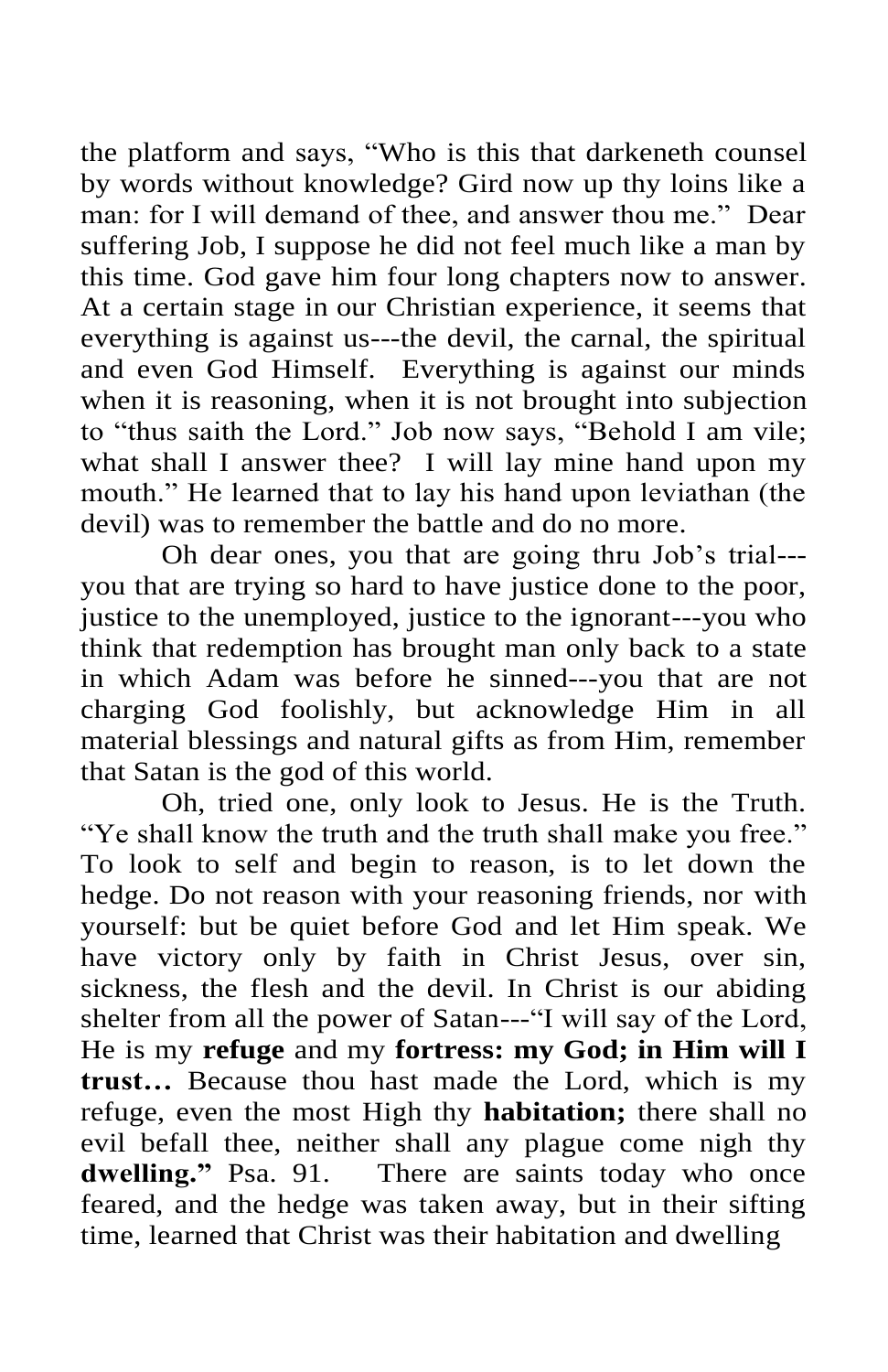place and now the things they are believing are coming upon them----even the blessings of Job's latter end.

Oh how slow we are to learn that Satan has been conquered thru death. Christ annulled the power of Satan thru the cross of Calvary. We cannot meet Satan on our former upright walk (although if our hearts condemn us not, we have confidence to come to God); we cannot meet him with our former knowledge of God, with our gifts from God, but alone thru faith in the death of Christ. Job said, "I uttered that I understood not, things too wonderful for me, which I knew not…Wherefore I abhor myself, and repent in dust and ashes."

Yes, it cost Job a little to learn a valuable lesson; he had to repent (or turn) from all the past and be alone shut up to God"s mercy. "And it was so that Job"s three friends had to come to him with seven bullocks and seven rams to offer up for themselves a burnt offering that he prayed for them and they were accepted." Seven is God's number. It speaks of fullness, of completeness, of God"s perfect will. Those three friends had to acknowledge, by bringing those seven bullocks and rams, that the complete work of Calvary was being wrought out in Job's life. The accuser of the brethren was conquered. Job found a ransom. Now he was able to pray for his friends; not accuse them of their former treatment, but plead God"s ransom for them.

May it be our one and only desire to be made conformable unto Christ"s death that we may know Him and the power of His resurrection and overcome Satan now,while he is yet in the heavenlies.

(Reprint from 1925)

\* Sometimes those who object to playing "second fiddle" shouldn"t be in the orchestra at all.

Let your testimony be written in large enough letters that the world can always read it.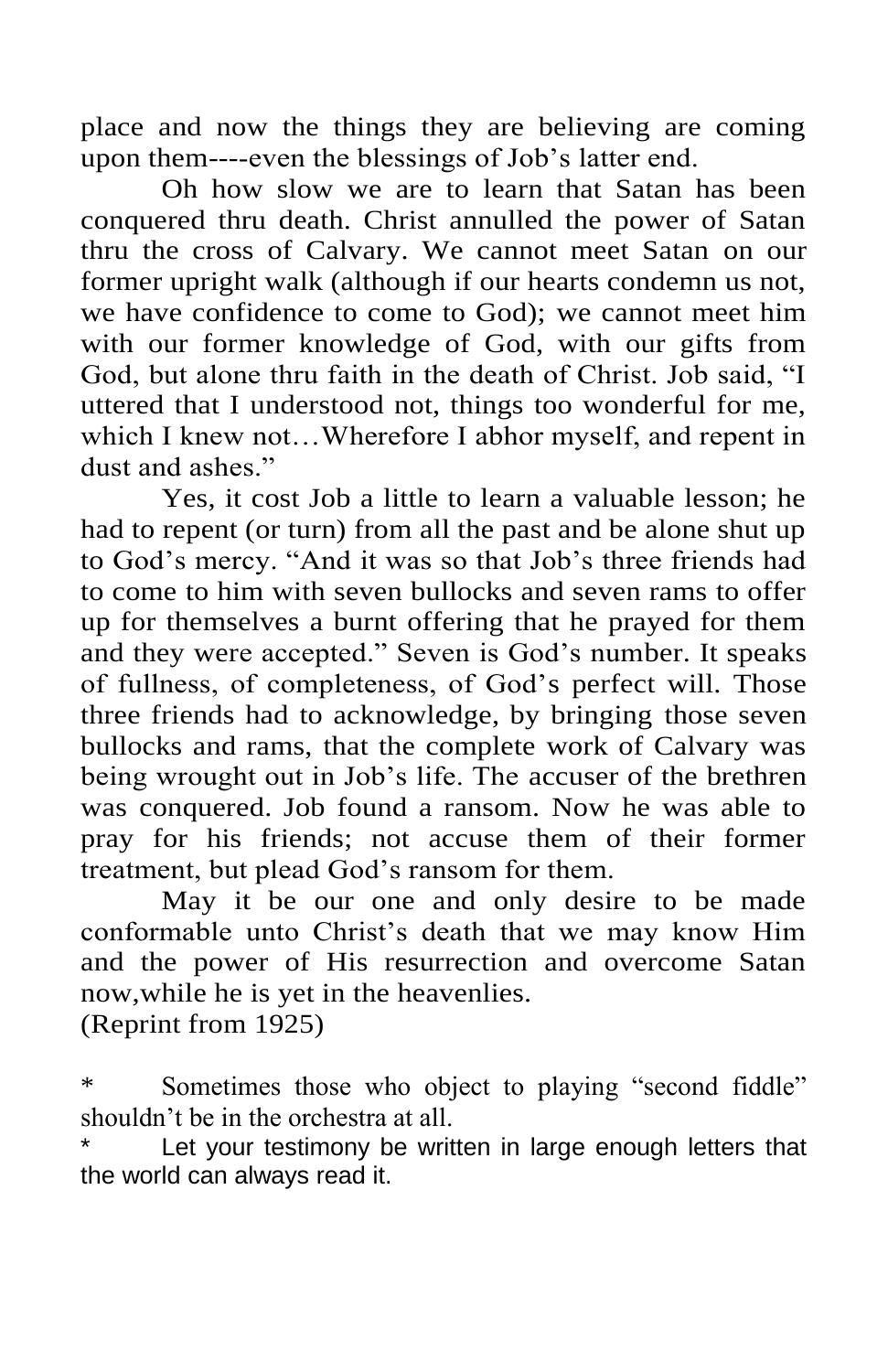## He Is Risen - As He Said

Gene Hawkins

" And the angel answered and said unto the women, Fear not ye: for I know that ye seek Jesus, which was crucified. He is not here: for he is risen, as he said. Come, see the place where the Lord lay." Matt. 28:5- 6

The words "as **He said**" are very critical to the various responses and reactions of those who visited the empty tomb announcing Jesus' resurrection. He had clearly outlined the path He would take as He stated numerous times that: "The Son of man must be delivered into the hands of sinful men, and be crucified, and the third day rise again." Luke 24:7 Many had heard that message, but it becomes very apparent that all did not immediately take them at face value. The second chapter of John records the first, of three Passovers, Jesus would attend, after He began His earthly ministry. He was severely criticized for saying to the Pharisees "….Destroy this temple, and in three days I will raise it up." V. 19 He was referring to the "temple of His body," but it was only when "…. he was risen from the dead, his disciples remembered that he had said this unto them; and they believed the scripture, and the word which Jesus had said."

According to Matthew, the first witnesses to the tomb were "Mary Magdalene and the other Mary" (the mother of James Lk. 24:10), who came to the tomb in the end of the Sabbath. The other gospels also include Joanna, Salome, "and certain others with them." The end of the Sabbath was the earliest they could have come under the law, but they, as well as Israel even today, were not aware that the age of law had ended.

The response of these women to the words they had heard is found in v. 8 of our opening text, as "…. they departed quickly from the sepulchre with fear and great joy; and did run to bring his disciples word." They are now acting on the "memory" of Jesus words, as Luke says: "And they remembered his words, And returned from the sepulchre, and told all these things unto the eleven, and to all the rest. Luke 24:8,9 Matthew declares here that they "departed quickly," and "ran" meaning that they were undoubtedly filled with great excitement, enthusiasm, and eagerness, to carry out the angel's instruction. They are also described as being in "fear," but that must be a fear of awe, reverence, and respect, for such fear was coupled with "great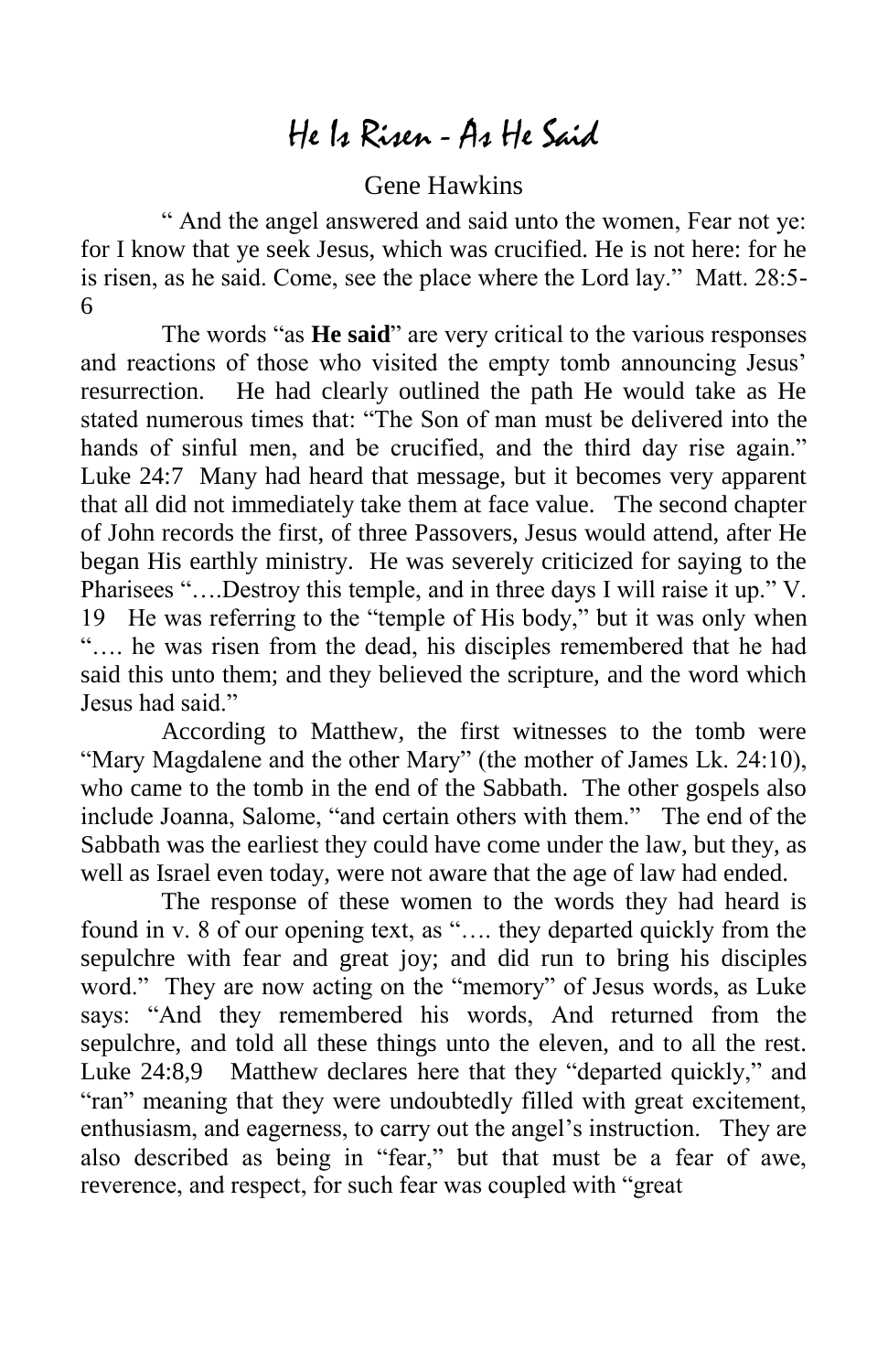joy," because they now knew that the empty tomb proved the authenticity of the words Jesus had conveyed to them earlier.

The next witness is Peter, who came to the tomb after having talked to Mary Magdalene. Both Peter and John ran to the empty sepulcher, and while John only "looked" into it, Peter "…went into the sepulchre, and seeth the linen clothes lie, And the napkin, that was about his head, not lying with the linen clothes, but wrapped together in a place by itself." John 20:6,7 Luke 24:12 relates this same account adding that Peter "…departed wondering in himself at that which was come to pass." It seems that Peter saw the evidence, but simply did not know what to do with it. We have heard in recent years that the "folded napkin" carries a beautiful message. Reportedly, it indicates that if the Master of the house were to leave the table with his napkin simply crumpled, it meant he was finished. If the napkin were neatly folded, as the one found in the tomb, it meant "I will return." Whether or not Peter ascertained that message, we simply are not told. We do know that after the last supper his whole demeanor changes. Whereas before he had been rather zealous, brash, and impulsive, he became extremely subdued and tentative. He went out and wept bitterly after realizing that he had denied The Lord three times before the cock crowed, and thus fulfilled Jesus" prophecy concerning him. Even after Jesus appeared to the disciples and singled him out saying basically "Peter if you love Me, then feed My sheep," Peter, in no wise gave Him a definitive answer. Our zeal also may, many times, have to be tempered for the Lord to use us most effectively, and here, at the tomb, Peter is doing exactly as he should have done, "wondering" what these things mean, trying to come to some rational conclusion.

John, on the other hand, went in also to the sepulcher, "…and he saw and believed." John 20:8 The next verse seems to put it all into perspective. "For as yet they knew not the scripture, that he must rise again from the dead." V. 9 It seems at this point that, while Peter is still filled with wonder, John "connected the dots," and received and instant revelation of Jesus" former words, knowing in himself that The Master was not here because He was risen "as He said."

John records the account of Thomas in verses 24,25, and while he is often dubbed "doubting Thomas," his story is really no different than the rest of the disciples. Luke"s record asserts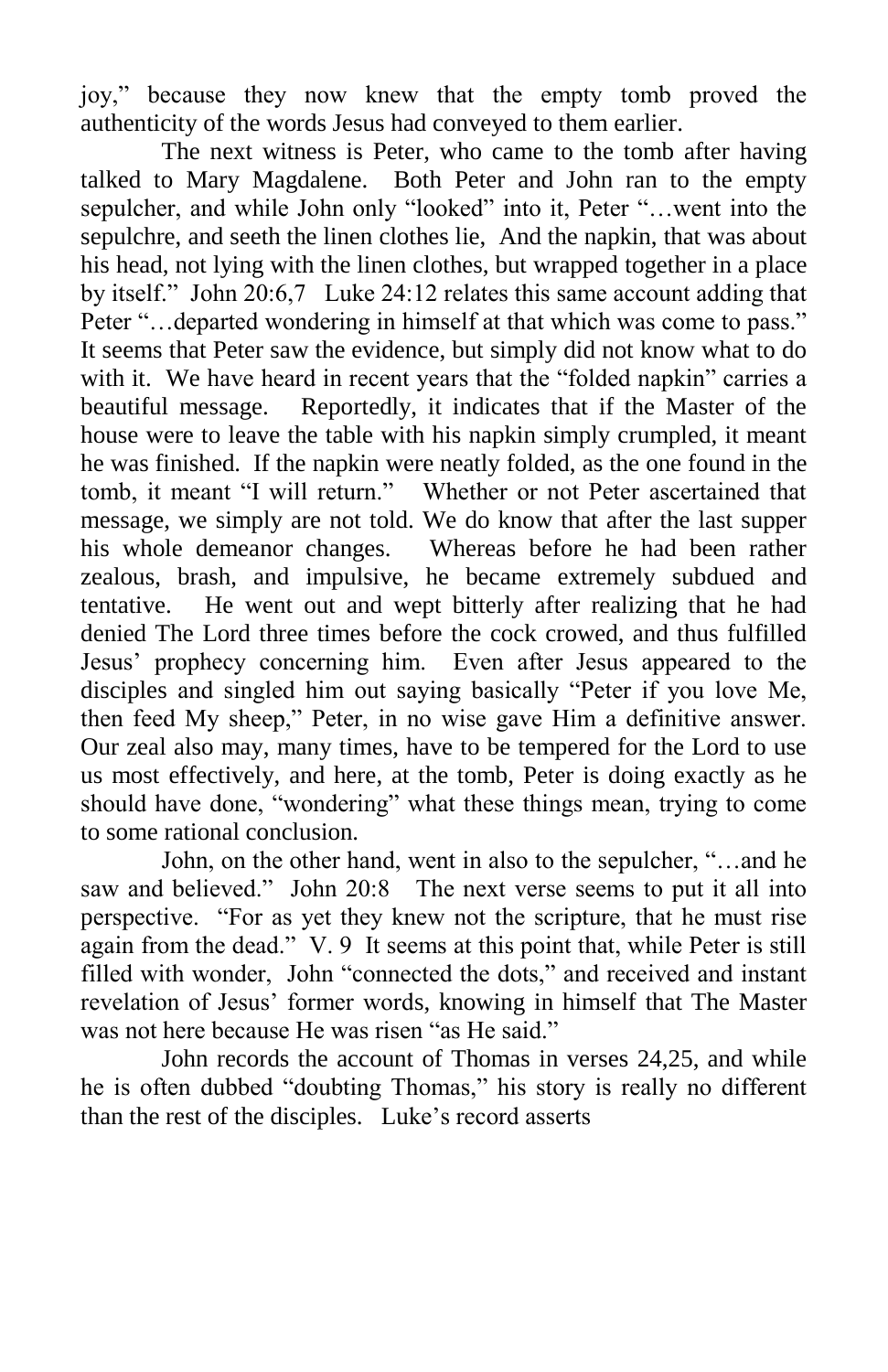that the women "…returned from the sepulchre, and told all these things unto the eleven, and to all the rest. It was Mary Magdalene, and Joanna, and Mary the mother of James, and other women that were with them, which told these things unto the apostles. And their words seemed to them as idle tales, and they believed them not." Luke 24:9-11 This same pattern is repeated here in John 20. Jesus appeared to the disciples in verses 19,20, showing them the wounds in His Hands and His Side, but Thomas was not with them. He did not believe their report, any more than they had believed the testimony of the women, and addressed Jesus as "My Lord and My God," (V. 28,) only after he was invited to "…reach hither thy hand and thrust it into my side." V. 27

Both Mark and John tell us that the first human eyes to behold Jesus after the resurrection, belonged to Mary Magdalene, and that distinction can never be taken away from her. The record however is very clear that Mary did not believe, even when she beheld the empty tomb and heard the explanation of the angel, for when asked why she was weeping, she replied "...Because they have taken away my Lord, and I know not where they have laid him." The next voice she heard was that of Jesus, asking the same question, to which she, supposing Him to be the gardener, replied, "….Sir, if thou have borne him hence, tell me where thou hast laid him, and I will take him away." V. 15 These words indicate that she in no wise had believed Jesus' former words, nor was the empty tomb confirmation of His resurrection, for she was still searching for His body. Finally, Jesus called her by name and she recognized Him. We can only imagine her tremendous joy and inclination to embrace Him as He exclaimed "….Touch me not; for I am not yet ascended to my Father: but go to my brethren, and say unto them, I ascend unto my Father,….." V. 17 Jesus had to have ascended immediately to His Father and returned again, for we read in Matt. 28 that the women departed from the sepulcher, "And as they went to tell his disciples, behold, Jesus met them, saying, All hail. And they came and **held him by the feet**, and worshipped him." V. 8,9 John is the only gospel writer to tell us that Mary was forbidden to touch Him, the reason being that John presents Jesus as the burnt offering, and as the Son Of God. John is very careful to record that the first fruit must be given to God, for the burnt offering was totally burnt up to Him. God must receive His Portion first. After that, it is quite clear that the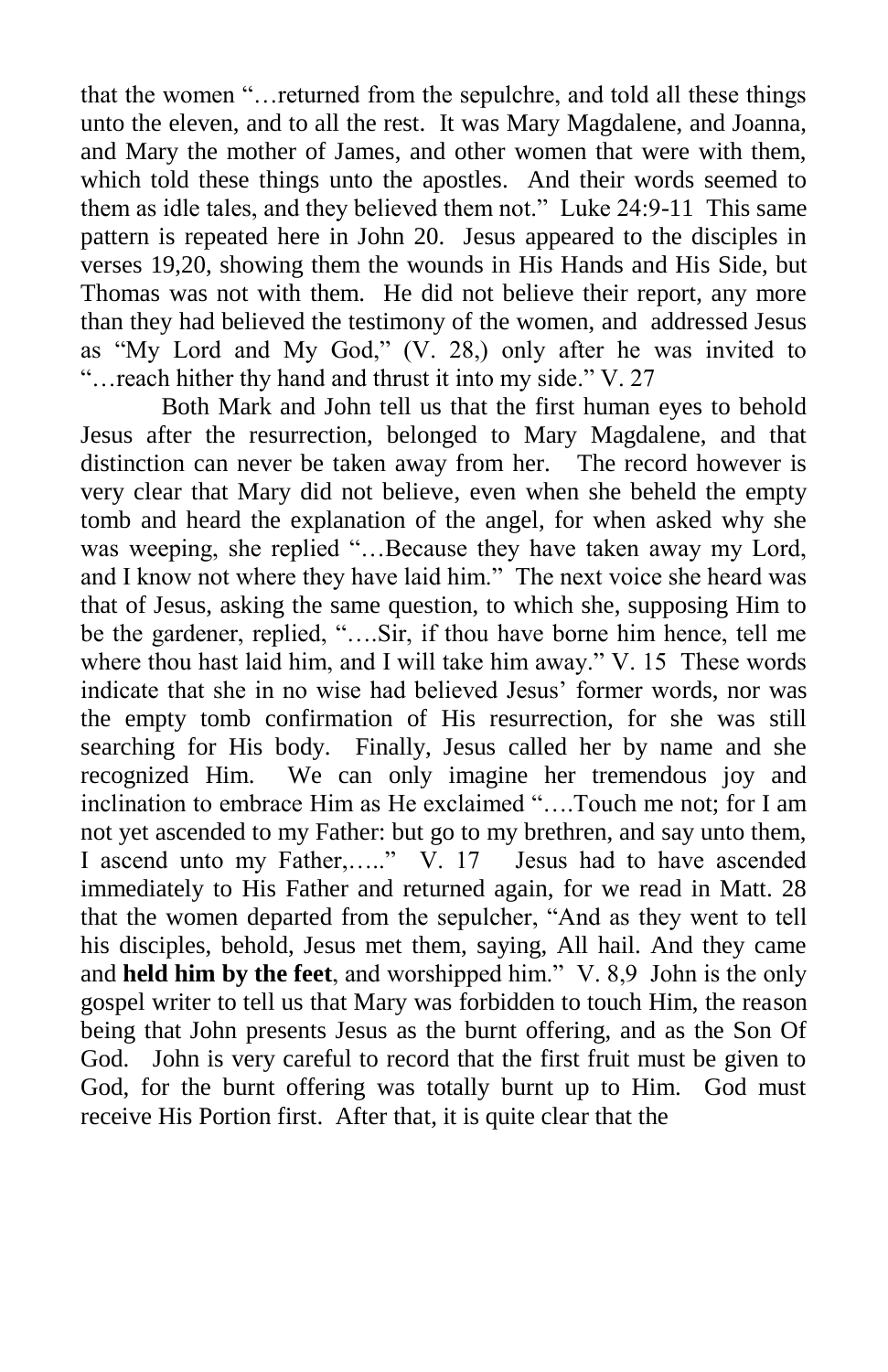women freely held Him by the feet and worshipped Him, and the disciples were invited to handle Him without reservation. By the time Jesus ascended into heaven forty days after the resurrection, the glad reunion between Father and Son, had already taken place.

Mary of Bethany is our next witness of the resurrection and she should be known by her "loud absence" at the empty tomb. The narrative in John 12 tells us why. "Then took Mary a pound of ointment of spikenard, very costly, and anointed the feet of Jesus, and wiped his feet with her hair: and the house was filled with the odour of the ointment." V. 7 The next few verses record the loud criticism of the disciples, but Jesus comes to her defense crying out " ….. Let her alone: against (before) the day of my burying hath she kept this." Mary was the only one who believed His Words "The Son of man must be delivered into the hands of sinful men, and be crucified, and **the third day rise again.**" She had sat at His feet and heard His word and only she knew that this would be the last opportunity to anoint Him. She did not go to the tomb, BECAUSE SHE KNEW ALREADY that He would not be there. She did not need to see the empty tomb, nor to hear the voice of angels announcing that "He is risen, **as He said.**"

Some believed the words of the angel, "He is risen as He said." Others believed because they saw the empty tomb, and for those such as Peter, all these events must be "pondered" for a while. Mary Magdalene believed only after she heard His voice and became the first eyewitness of this spectacular event, while Mary of Bethany simply believed His Word. All these groups will also be in evidence at His second coming. Jesus has clearly promised "Behold, I come quickly: hold that fast which thou hast, that no man take thy crown." Rev. 3:11 The previous verse exclaims, "Because thou hast kept the word of my patience, I also will keep thee from the hour of temptation, which shall come upon all the world, to try them that dwell upon the earth." Some, of our day, will not believe that such a phenomenon will occur, until they see evidence of the void left by those who have departed, when Jesus does catch away His Own. Many are determined NOT to believe the words He has said, and go to great lengths to explain away the declaration: "…I also will keep thee from (out of) the hour of temptation, which shall come upon all the world, to try them that dwell upon the earth," proclaiming, instead, that all believers in the Church will ascend at one time. This group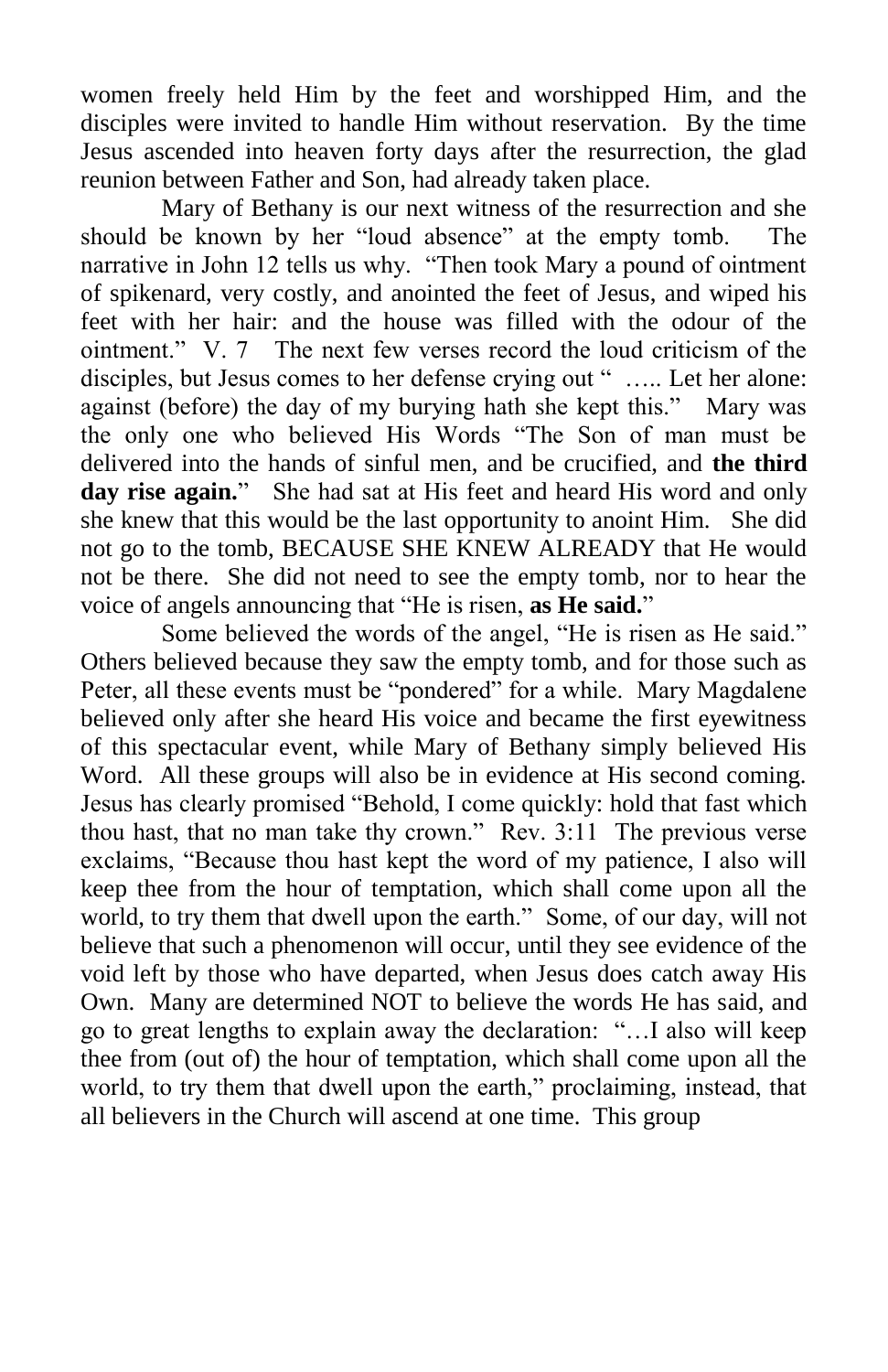is found in Revelation seven, where they are described as "These are they which **came out of** great tribulation,.." V. 14 The final phrase of this chapter declares that "God shall wipe away all tears from their eyes." I am persuaded that those tears are for at least two reasons. These will indeed have experienced tremendous pain due to the "hour of temptation," or tribulation which they have endured, but I am also convinced that they may be tears of regret, because they realize, too late, what they could have had. These are those who finally realize that Jesus did come as thief, (I Thess. 5:2-4) only when they witness the void, comparable to "empty tomb," which was left by that Philadelphian company of believers.

Those in the Philadelphia Church may be likened unto Mary. They believe this great event will happen because they too have sat at the feet of Jesus, giving the highest priority to His Word, and have ordered their lives accordingly, because they truly believe "Behold I come quickly"--- **"as He said!"** 

> *~~~~~~~~~~~~~~~~~~~* **The Emmaus Road** Jesus is risen! Oh, hear Him say,

Why art thou sad as thou goest today? What are the things thou art , saying just now, Walking and talking with clouded brow?

Jesus is risen! He walks with thee, Open thine eyes, and thou shalt see Hands with the print of the nails in the palm Clasping thee closely from all alarm.

Jesus is risen! Be of good cheer! There is no danger while He is near. Steadfast and true He will ever abide, Walking and talking close by thy side.

Mary M. Bodie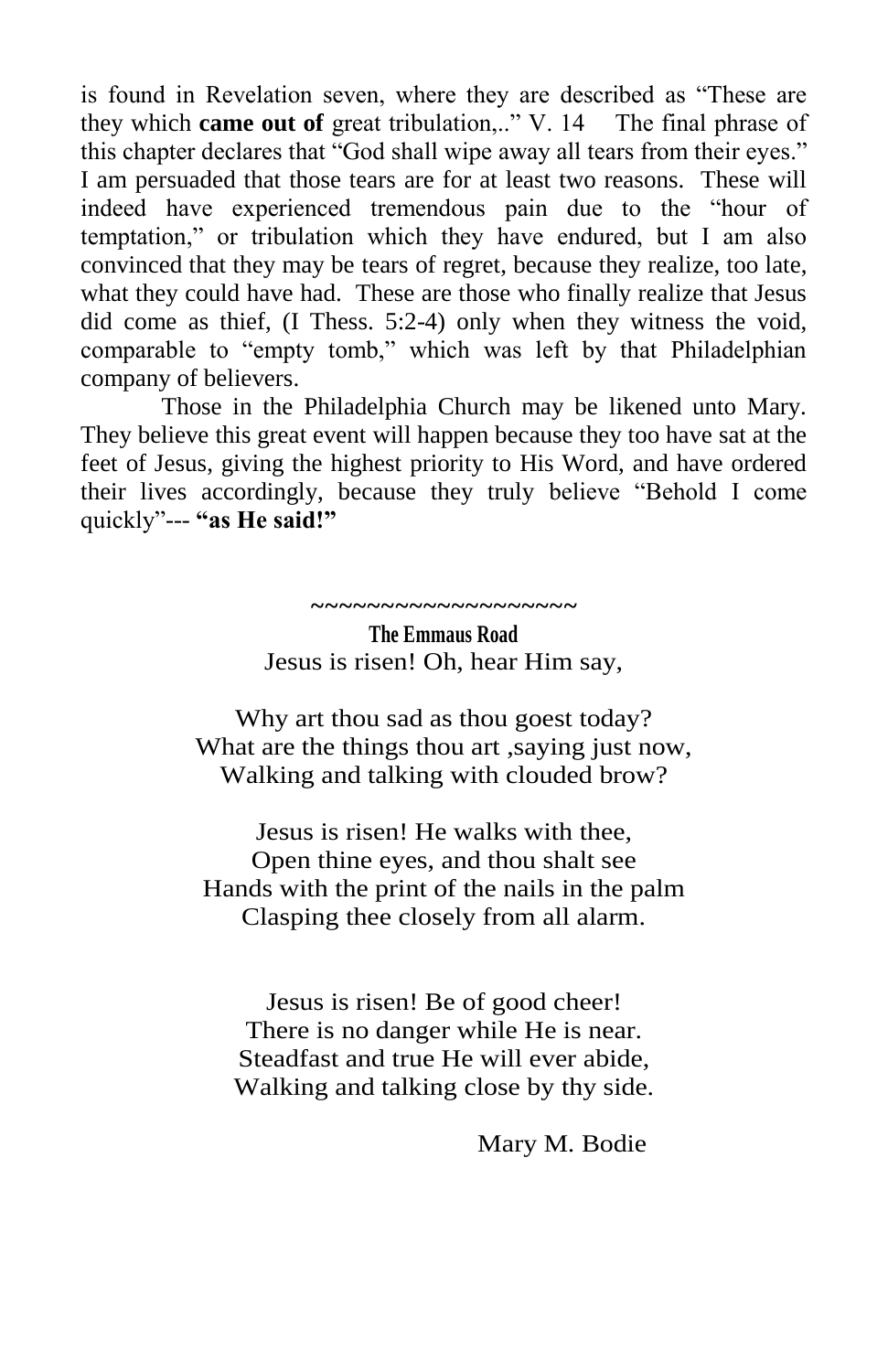### *PAUL'S GOSPEL*

## *IN THE SONG OF SOLOMON*

*Alice S. Mooneyhan*

### **THE CONSUMMATION**

### **CANTICLE FIVE (7:1- 8:14) THE BRIDE UNVEILED (7:1-13)**

"Would to God ye could bear with me a little in my folly; and indeed [ye do] bear with me. For I am jealous over you with Godly jealousy; for I have betrothed you to one husband that I may present you as a chaste virgin to Christ." II Corinthians 11:1-2

Chapter seven does not correspond with any one specific epistle of Paul, but rather, the purpose of all of Paul's writings, which is to present a chaste virgin to Christ. Ephesians five shows the marriage relation as a fitting symbol of the union of Christ and His Bride. "Husbands, love your wives, even as Christ also loved the Church, and gave Himself for it, that He might sanctify and cleanse it with the washing of water by the Word, that He might present it to Himself a glorious Church, not having spot, or wrinkle, or any such thing; but that it should be holy and without blemish" - Ephesians 5:25-27.

7:1. "How beautiful are thy feet with shoes, O prince's daughter!" The word meaning prince is "nadib," and is related to "Amminidib" meaning "princely people" in 6:12. No doubt she is called a "prince's daughter" because she is a daughter of faith. Abraham was once called a prince, and he is said to be "the father of all them that believe" - Romans 4:11. This woman is commended for her walk of faith. When the Children of Israel were delivered out of Egyptian bondage, they walked the long journey through the wilderness into Canaan. Their feet neither swelled not did their shoes wear out on the journey (Deuteronomy 8:4: Nehemiah 9:21). Israel is a figure of believers who are delivered out of the bondage of sin and from the power of the flesh, and who finally enter into Canaan and fellowship with God. This truth is set forth in detail in Paul's letter to the Ephesians, where the Christian experience is spoken of as a walk of faith. Truly it is by walking in the Truth that we will reach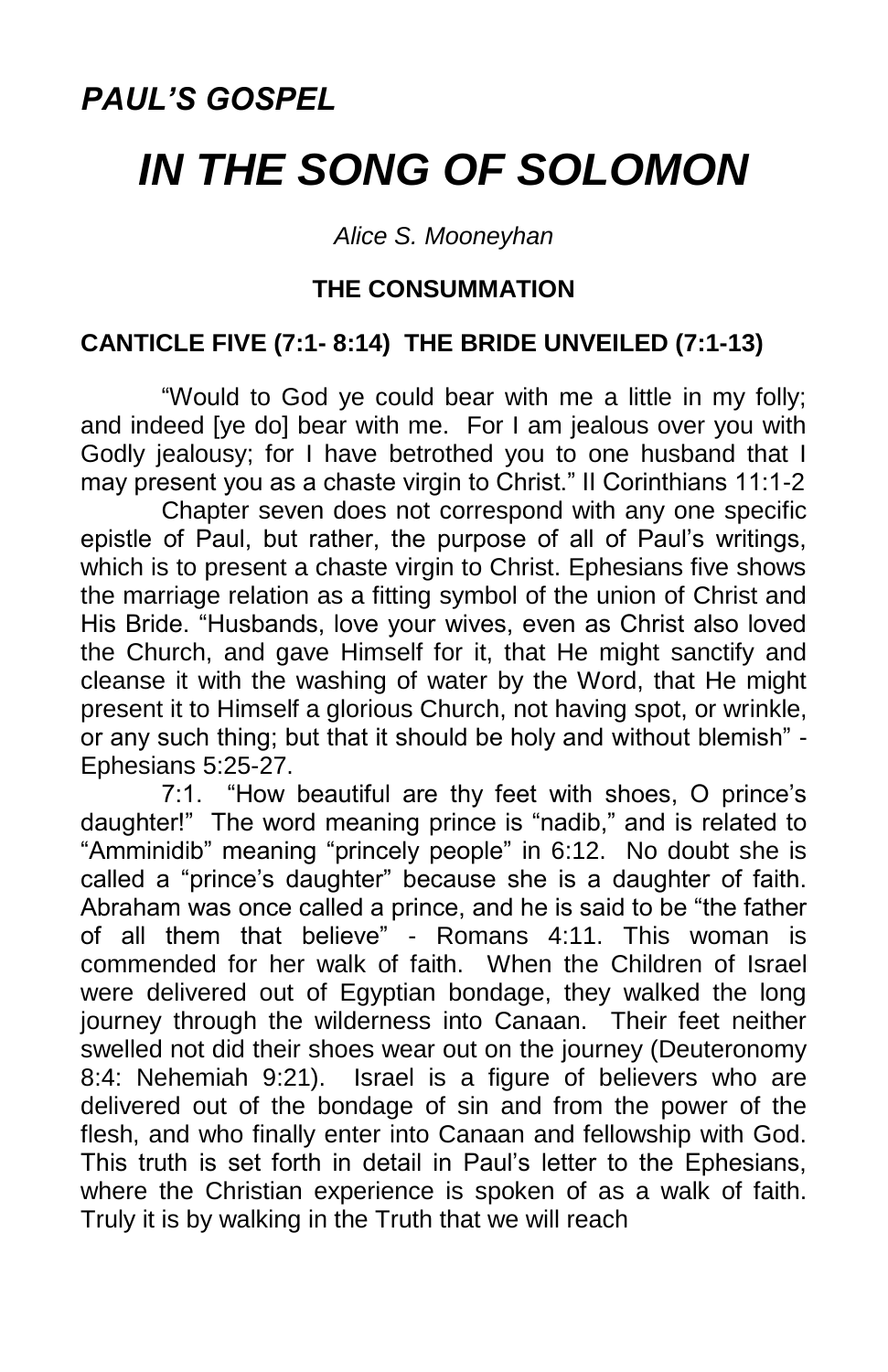his desired destination to which we are traveling. "The joints of thy thighs are like jewels, the work of the hands of a cunning workman." This reminds us of a fine watch set with jewels for perfection and durability. A perfect walk is dependent upon the perfect joints of the thighs. A hip out of joint will make the walk lame. The walk of this lady is perfect, because the joints of her thighs are set in jewels - the work of the hands of a cunning workman. "For we are His workmanship……..(Ephesians 2:19). This masterpiece of the Heavenly Workman has sixteen jewels; each one of the following citations sets forth this beautiful walk of faith:

\* "And Enoch walked with God" - Genesis 5:22.

\* "And the father of circumcision to them who are not of the circumcision only, but who also walk in the steps of that faith of our father Abraham, which he had being yet uncircumcised" - Romans 4:12

\* "….Even so we also should walk in newness of life" --Romans 8:4.

\* "That the righteousness of the law might be fulfilled in us, who walk not after the flesh, but after the Spirit" - Romans 6:4.

\* "For we walk by faith, not by sight - II Corinthians 5:7.

\* "This I say then, Walk in the Spirit, and ye shall not fulfill the lust of the flesh." - Galatians 5:16.

\* "If we live in the Spirit, let us also walk in the Spirit"

- Galatians 5:25.

\* "For we are His workmanship, created in Christ Jesus unto good works, which God hath before ordained that we should walk in them" - Ephesians 2:10.

\* "I therefore the prisoner of the Lord, beseech you that ye walk worthy of the vocation wherewith ye are called" - Ephesians 4:1.

\* "And walk in love, as Christ also hath loved us. For ye were sometime darkness, but now are ye light in the Lord: walk as children of light - Ephesians 5:2,8.

\* "For many walk, of whom I have told you often, and now tell you even weeping, that they are the enemies of the cross of Christ: - Philippians 3:19.

\* "That ye might walk worthy of the Lord unto all pleasing….." - Colossians 1:10.

\* "As ye have therefore received Christ Jesus the Lord, so walk ye in Him" - Colossians 2:6.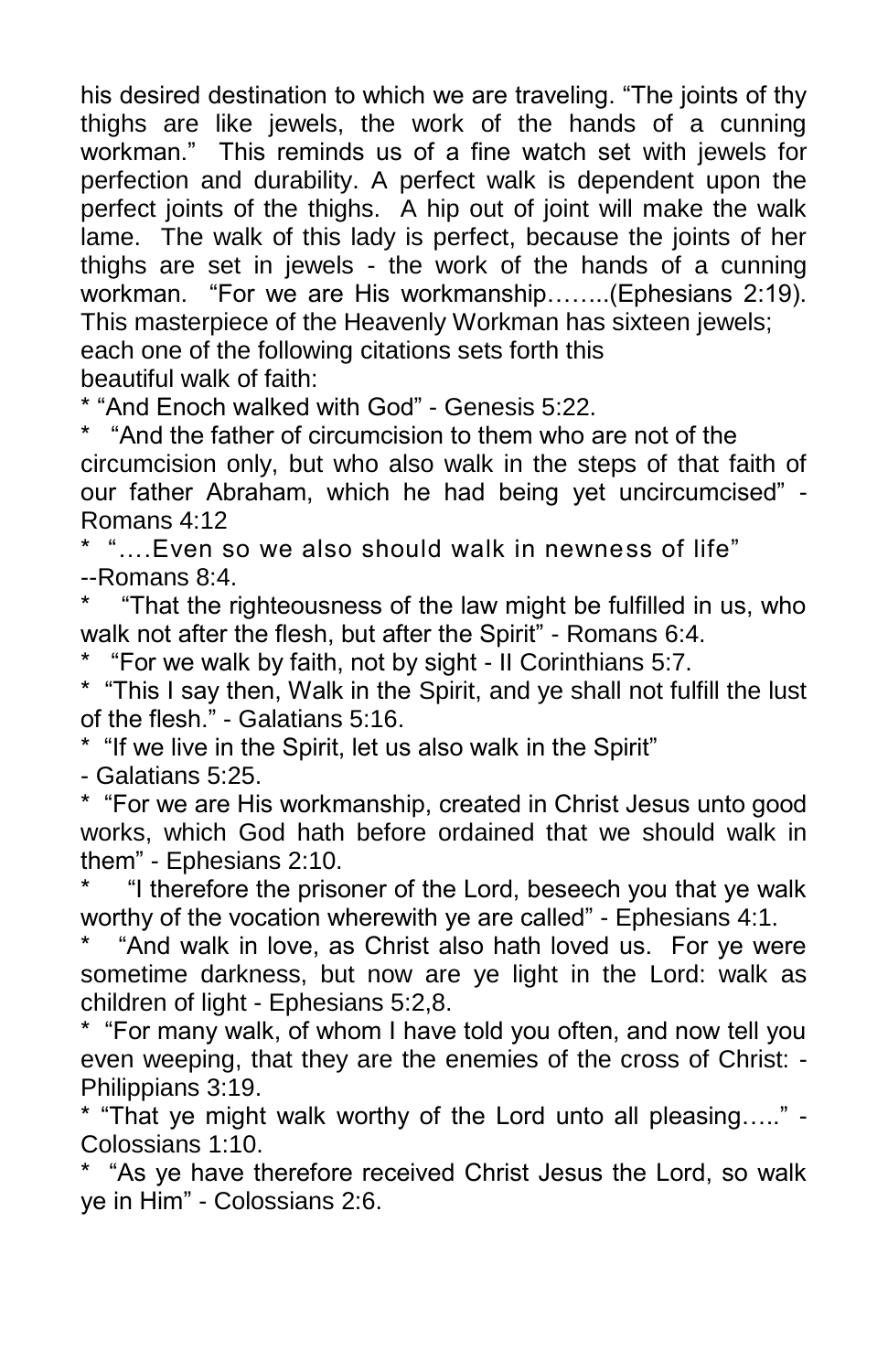"That ye would walk worthy of God, who hath called you unto His Kingdom and glory" - I Thessalonians 2:12.

\* "Furthermore then we beseech you, brethren, and exhort you by the Lord Jesus, that as ye have received of us how ye ought to walk and to please God, so ye would abound more and more" - I Thessalonians 4:1.

\* "He that saith he abideth in Him ought himself also so to walk, even as He walked" - I John 2:6.

7:2. "Thy navel is like a round goblet." In the natural, the navel is the place where the umbilical cord was severed from the child at birth. We find the word "navel" in the book of Proverbs: Chapter three begins with an admonition to a son to keep the Word of the Lord. In verse 8, we read: "It shall be health to thy navel, and marrow to thy bones." In this verse there is a hint that we receive nourishment from the

Word of God by faith, as the unborn child receives nourishment from its mother. As long as we are living in the world we feed on the Word of God; we appropriate the promises of God by faith, and they become our life and strength. But the time is coming when we will be cut loose from the written Word of God. Faith will no longer be needed: "For now we see through a glass, darkly; but then face to face" - I Corinthians 13:12.

The resurrection of Jesus Christ is spoken of as a birth in Psalm 2:7: "Thou art My Son, this day have I begotten Thee." By turning to Acts 13:33, we find that Paul connects that verse with Jesus' resurrection. While Christ was on earth, He was identified with the natural creation, for He took on Him the form of flesh, but in His resurrection, He was clothed with the glory which He had with the Father before the foundation of the world. In our own case, the redemption of our body which is yet future, is spoken of as the adoption, or son-placing. "And not only they, but ourselves also, which have the first fruits of the Spirit, even we ourselves groan within ourselves, waiting for the adoption, to wit, the redemption of our body" - Romans 8:23.

"Which wanteth not liquor." These words speak of the ecstatic joy which shall fill and thrill us when the trumpet sounds and we are caught up to meet the Lord in the air. "Faith shall triumph into glory," at that time. I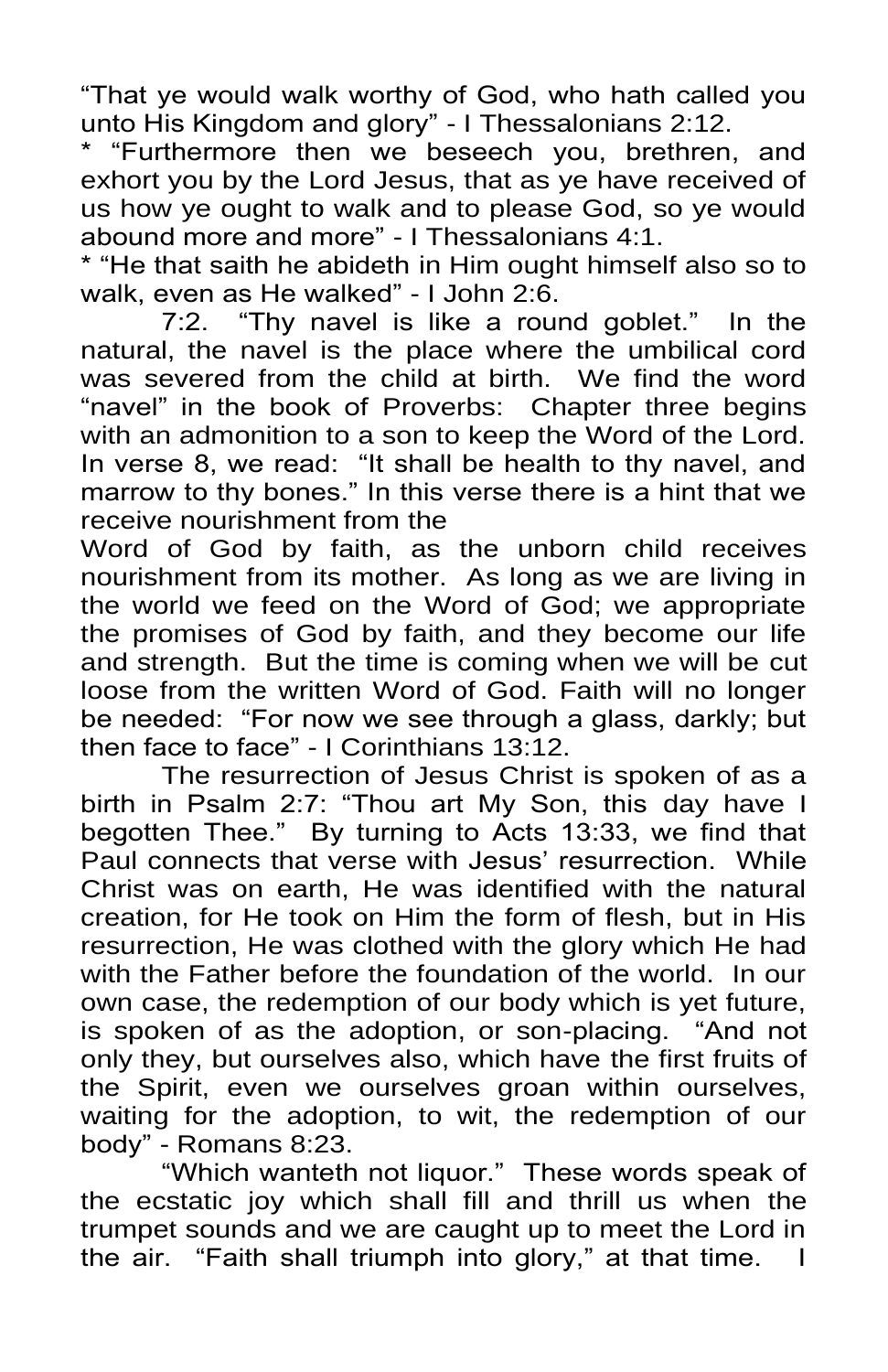was listening to the radio when one of our astronauts was about to start his rocket trip. I heard

the announcer say these words: "The umbilical cord is cut, and he is on his own now." These words reminded me of this verse and I understood it better. When the mechanism of the rocket was cut loose from the power on earth, then it soared on its own power into the air. That must be a very exciting and exhilarating experience, to find oneself free from the earth and traveling at an unbelievable rate of speed, up into the sky and on into outer space!

I am sure that we will be filled with indescribable delight when this experience becomes our own. "Behold, I show you a mystery; we shall not all sleep, but we shall all be changed, in a moment, in the twinkling of an eye, at the last trump; for the trumpet shall sound, and the dead shall be raised incorruptible, and we shall be change" - I Corinthians 15:51-52.

"Thy belly is like a heap of wheat set about with lilies." Adam was a figure of Him that was to come, that is, of Christ. Even being taken out of Adam's side and being a part of his own body, is a picture of the Bride of Christ made up of saints who are separated wholly unto the Lord. "Adam called his wife's name Eve, because she was the mother of all living" (Genesis 3:20). She was a fruitful bride. In Genesis 24, we read of another bride, Rebekah. Before she left her kindred to go with Eliezer to become the bride of Isaac, her friends and relatives blessed her and said, "Thou art our sister; be thou the mother of thousands of millions, and let thy seed possess the gate of those which hate them" - Genesis 24:60.

This blessing has no doubt been fulfilled, because Rebekah as the wife of Isaac was the mother of the Jewish people. Rebekah was also a type of the Bride of Christ. "Verily, verily, I say unto you, Except a corn of wheat fall into the ground and die, it abideth alone: but if it die, it bringeth forth much fruit" - John 12:24. Christ was fruitful through His death and resurrection. The Bride of Christ will be fruitful by being joined to the Lord in resurrection. After the union of Christ and His Bride, the nations of the world will acknowledge the Lord Jesus Christ as Messiah. Israel will be the firstborn among the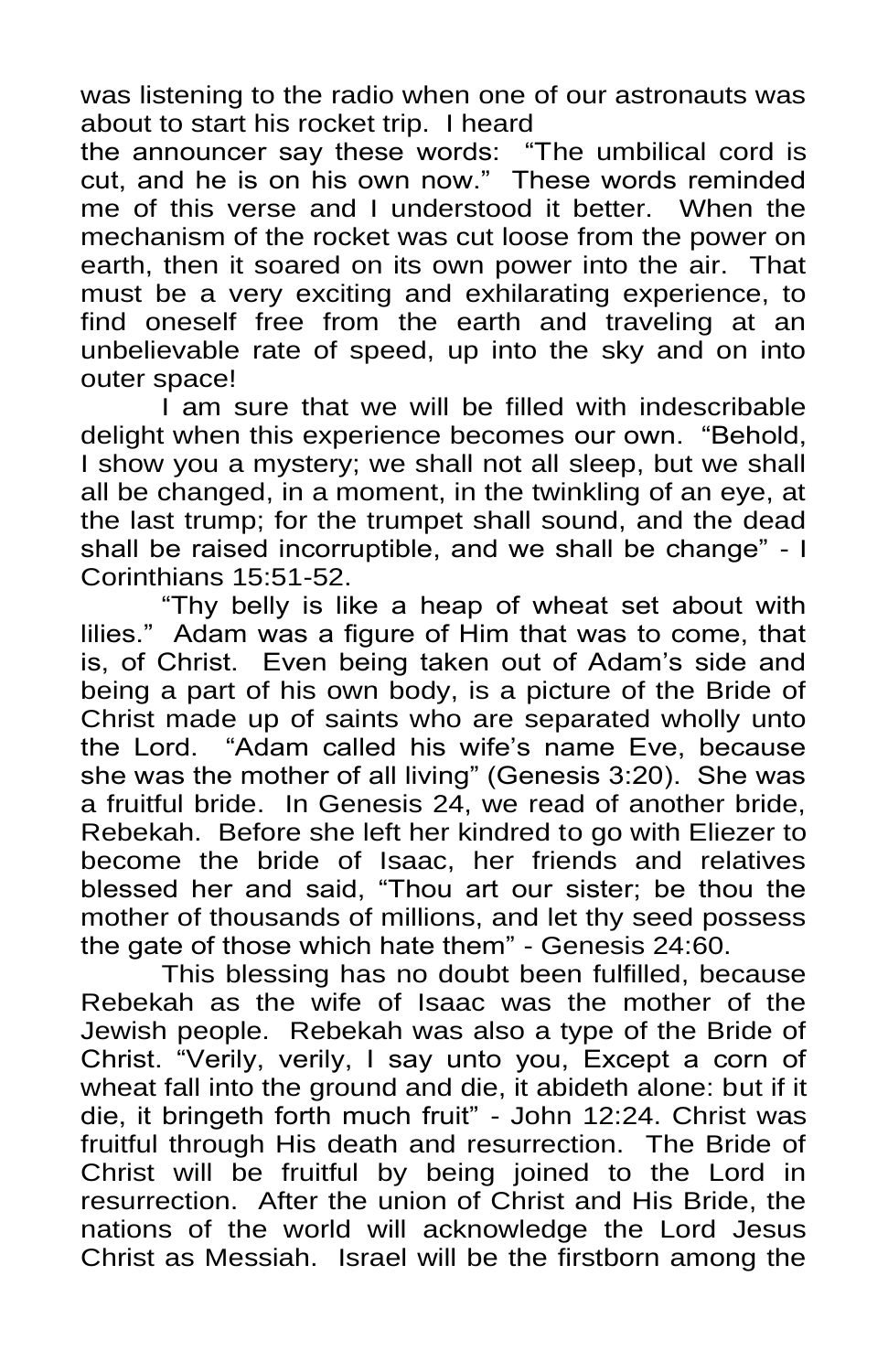nations. The whole earth will then be filled with the glory of the Lord.

7:3. "Thy two breasts are like two young roes that are twins." The breasts speak of nourishment for the thousands of millions. In Proverbs 31:10-31 we see a picture of a very industrious woman, interested in many activities. She pictures to us the woman who will be a helpmeet for Christ. His interests will be her interests.

7:4. "Thy neck is as a tower of ivory." Solomon made himself a throne of ivory, which is a figure of Christ's Millennial throne. Ivory speaks of enduring strength. Christ's throne will never topple as the thrones of men do today. The neck as a tower of ivory symbolizes her steadfastness in holding Christ as her Head. She acknowledges Christ's authority in all things, not in name only, but in actual practical dependence upon Him.

"Thine eyes are like the fish pools in Heshbon, by the gate of Bath-rabbim." What a peculiar comparison! The word "Heshbon" means "reason." We learn from the book of Joshua that the new man takes possession of the place where the old man formerly reigned. (Jabin, king of Hazor -- Chapter 11). "Reason" was the citadel of the old man, but Christ has dispossessed the old man and is now reigning in the place of reason. We learn to reason as God reasons -- "Come now, and let us reason together, saith the Lord: though your sins be as scarlet, they shall be as white as snow: though they be red like crimson, they shall be as wool" - Isaiah 1:18.

Since we have turned our reason over to the Lord Jesus Christ, we have learned to think as He thinks. If we look into a deep dark pool, we see our own image reflected. When Christ looks into the eyes of this woman, His own image is reflected there. The eyes are the windows of the soul, and Christ is her life. Reasoning has been dethroned by the power of God's Word. ("For the weapons of our warfare are not carnal, but mighty through God to the pulling down of strongholds); casting down imaginations, and every high thing that exalteth itself against the knowledge of God, and bringing into captivity every thought to the obedience of Christ." II Corinthians 3:18.